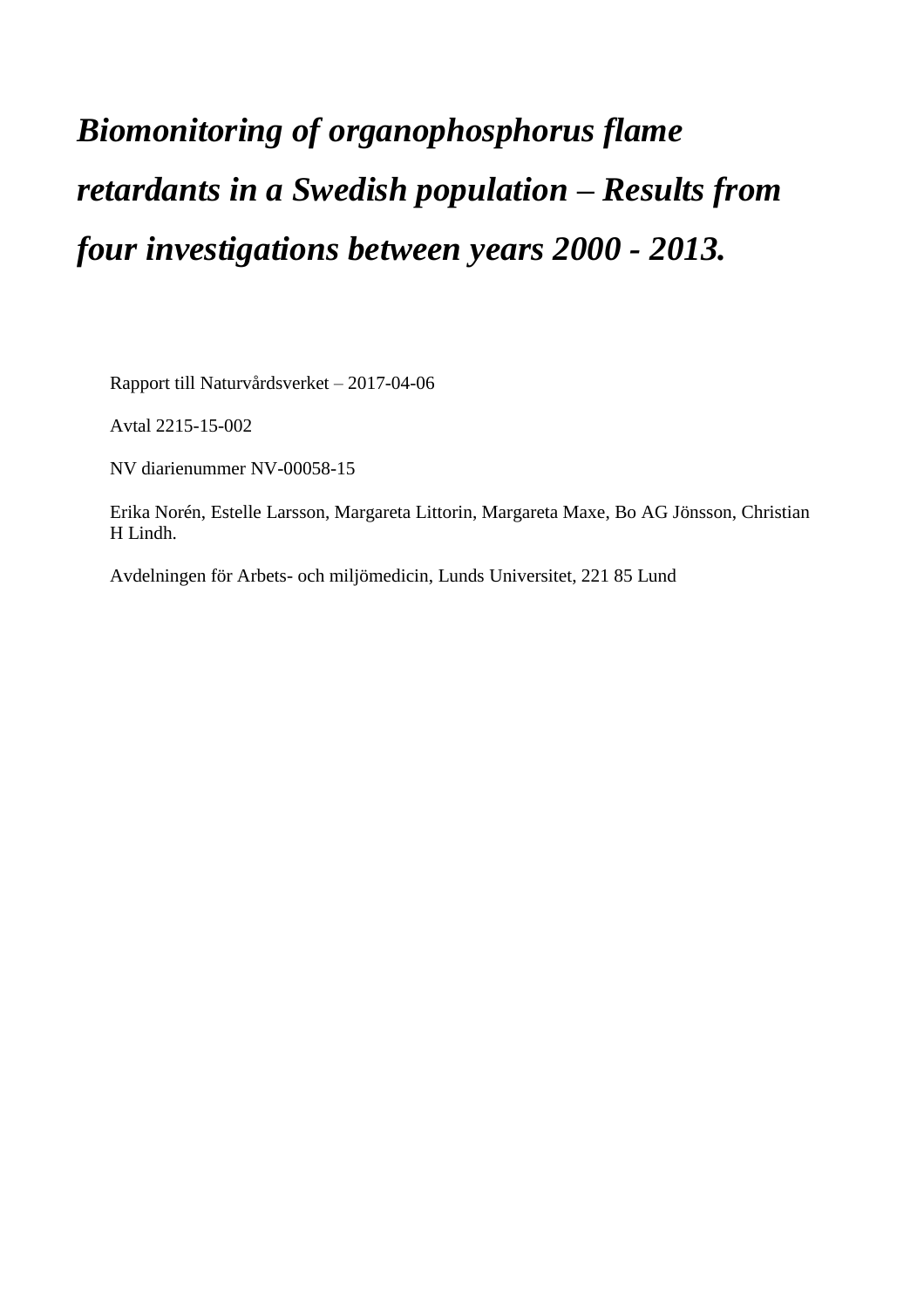# <span id="page-1-0"></span>Abstract

Flame retardants are chemical substances used in furniture, plastics, building materials, several household products and consumer goods to reduce their flammability. Their widespread use has resulted in measurable concentrations of the compounds or their residues in the environment, biota and human biological samples. The previously used brominated flame retardants were found to be persistent and to have bioaccumulative and neurotoxic potential, which raised public awareness. The use of the emerging organophosphorus compounds have increased after phasing out some brominated flame retardants. The chemical properties and health impacts of the organophosphorus flame retardants have not been studied to the same extent. The effects on public health and the environment due to the exposure from their widespread occurrence are therefore unclear.

The aim of this study is to analyse exposure levels of the organophosphorus flame retardants TBP, TPP, TDCIPP and TBOEP in urine samples from a Swedish population of young men. The samples were collected through the enrolment for military service. Urine samples from year 2000, 2004, 2009 and 2013 were analysed for selected biomarkers of exposure with LC-MS/MS. The statistical analysis focused on temporal trends of the measured exposure levels.

The metabolites DBP, DPP and BDCIPP were found in concentrations above LOD  $(0.03 - 0.1 \text{ ng/ml})$  in the majority of the samples, and DPP in all samples. BBOEP were only found above LOD in some samples and in very low concentrations. There was a statistically significant decreasing trend for the concentrations of DBP over time.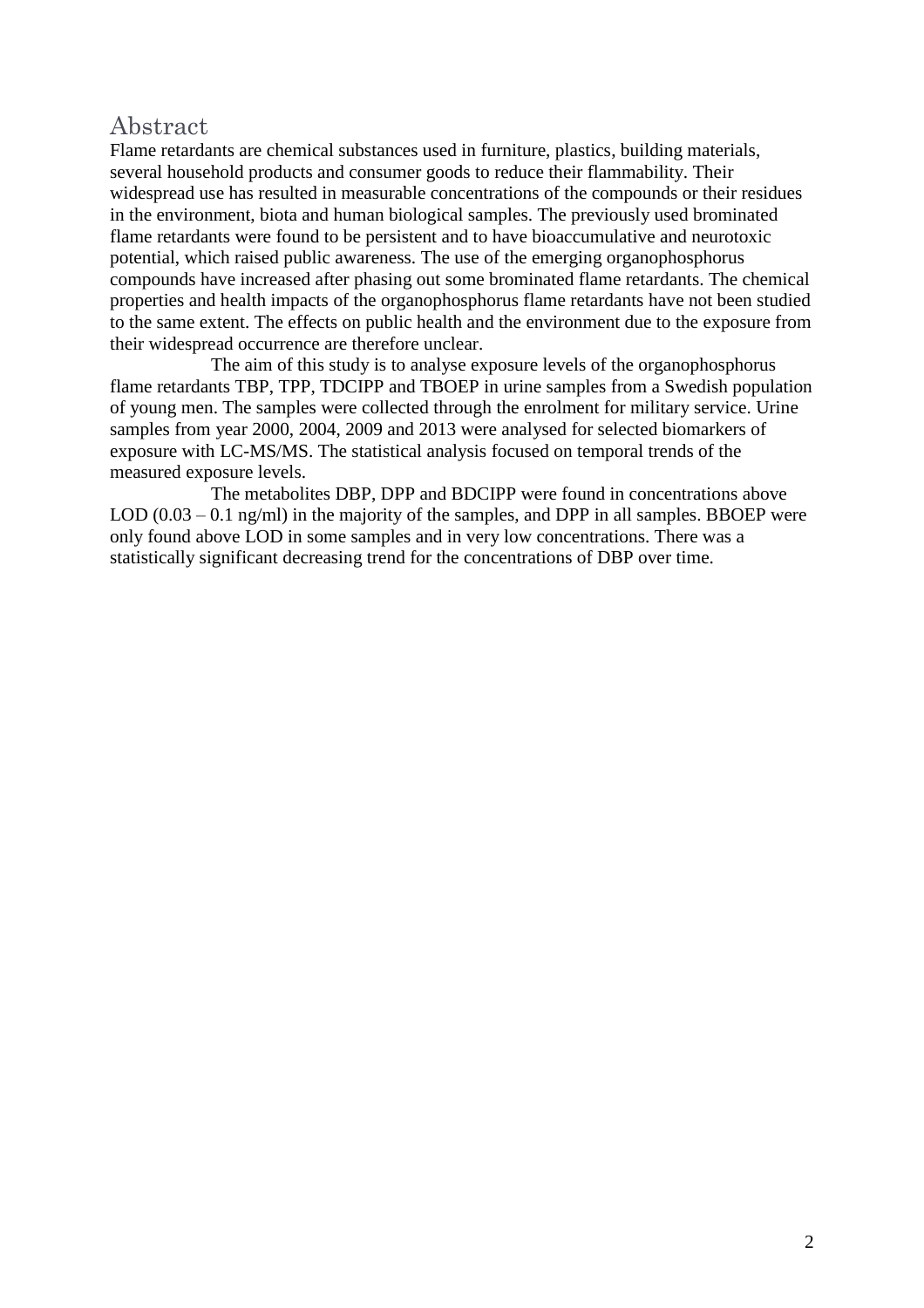# **Table of Contents**

# <span id="page-2-0"></span>Abbreviations

| <b>PFR</b><br><b>TDCIPP</b><br><b>TPP</b><br><b>TBP</b><br><b>TBOEP</b><br><b>BDCIPP</b><br><b>DPP</b><br>DBP<br><b>BBOEP</b><br>pentaBDE<br><b>LOD</b> | $=$ Phosphate flame retardants<br>$=$ tris(1,3-dichloro-2-propyl) phosphate<br>$=$ triphenyl phosphate<br>$=$ tributyl phosphate<br>$=$ tris(2-butoxyethyl) phosphate<br>$=$ bis(1,3-dichloro-2-propyl) phosphate<br>$=$ diphenyl phosphate<br>$=$ di-n-butyl phosphate<br>$= bis(2-butoxyethyl) phosphate$<br>$=$ Pentabromodiphenyl ether<br>$=$ Limit of detection |
|---------------------------------------------------------------------------------------------------------------------------------------------------------|-----------------------------------------------------------------------------------------------------------------------------------------------------------------------------------------------------------------------------------------------------------------------------------------------------------------------------------------------------------------------|
|                                                                                                                                                         |                                                                                                                                                                                                                                                                                                                                                                       |
|                                                                                                                                                         |                                                                                                                                                                                                                                                                                                                                                                       |
|                                                                                                                                                         |                                                                                                                                                                                                                                                                                                                                                                       |
|                                                                                                                                                         |                                                                                                                                                                                                                                                                                                                                                                       |
|                                                                                                                                                         |                                                                                                                                                                                                                                                                                                                                                                       |
|                                                                                                                                                         |                                                                                                                                                                                                                                                                                                                                                                       |
| <b>IS</b>                                                                                                                                               | $=$ Internal standard                                                                                                                                                                                                                                                                                                                                                 |
| QC                                                                                                                                                      | $=$ Quality control                                                                                                                                                                                                                                                                                                                                                   |
| $\overline{\text{CID}}$                                                                                                                                 | $=$ Collision-induced dissociation                                                                                                                                                                                                                                                                                                                                    |
| <b>SRM</b>                                                                                                                                              | $=$ Selected reaction monitoring                                                                                                                                                                                                                                                                                                                                      |
| ESI                                                                                                                                                     | $=$ Electrospray ionization                                                                                                                                                                                                                                                                                                                                           |
|                                                                                                                                                         |                                                                                                                                                                                                                                                                                                                                                                       |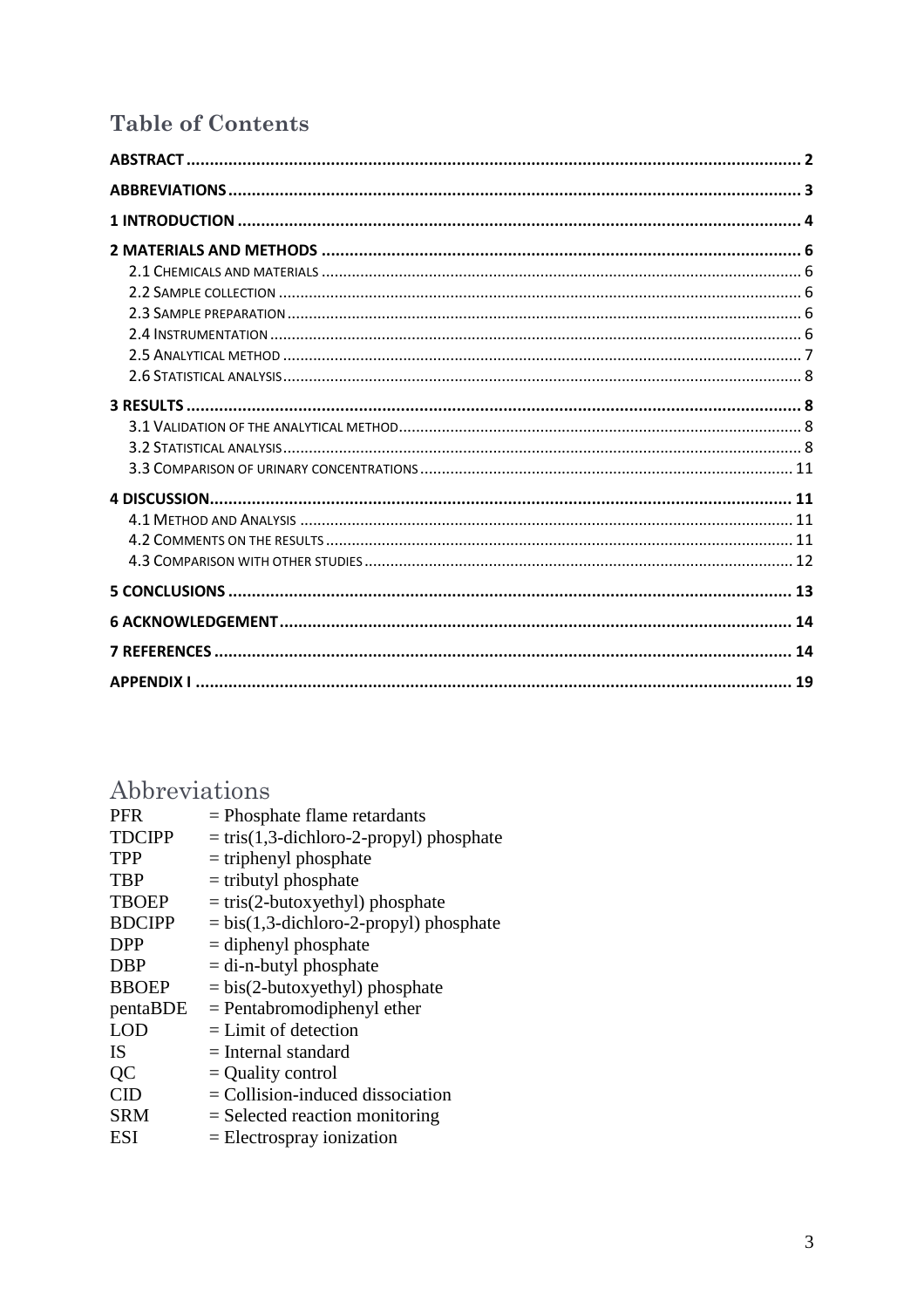# <span id="page-3-0"></span>1 Introduction

Flame retardants were introduced in the 1960s in insulating materials and furniture to reduce the flammability in buildings and mitigate the risk of fire (Kemmlein et al., 2003). The compounds are usually mixed into the products and not chemically bound (Marklund et al., 2003). Therefore, leaching may occur during production, use and disposal of the products (Marklund et al., 2003; Cequier et al., 2014b).

Many different chemical compounds are included in the category 'flame retardants'. Brominated compounds, such as pentabromodiphenyl ether (pentaBDE), were previously the most commonly used. When it was discovered that measurable concentrations of these chemicals were found in biota and human samples, concern was raised regarding possible effects of exposure (de Wit, 2002; Kemmlein et al., 2003; Dishaw et al., 2011). The use was restricted or banned in the EU (Directive 2003/11/EC) after discovering that these compounds have possible neurotoxic properties and bioaccumulative potential (Frederiksen et al., 2009; Dishaw et al., 2011; Dodson et al., 2014). They have primarily been replaced with the less persistent phosphorus flame retardants (van der Veen & de Boer, 2012; Dodson et al., 2014; Fang & Stapleton, 2014), such as organophosphate esters. Besides their flame reducing properties, organophosphates are also used as plasticisers and in antifoam agents, coatings for electronics and adhesives in a wide variety of household products (Cequier et al., 2014a; Dodson et al., 2014; Fromme et al., 2014).

The organophosphorus compounds have been reported in widespread presence in indoor environments (Zhou et al., 2016), both in air and dust (Meeker & Stapleton, 2010; Cequier et al., 2014a; Fromme et al., 2014; Tajima et al., 2014; Kojima et al., 2016). Several studies from different countries have also detected measurable levels in human biological samples (Hudec et al., 1981; LeBel & Williams, 1983; LeBel & Williams, 1986; Schindler et al., 2009; Reemtsma et al., 2011; Stapleton et al., 2012; Meeker et al., 2013; Butt et al., 2014; Kim et al., 2014)*.* Previous biomonitoring studies have found significant correlations between the concentrations in indoor dust and metabolite levels in urine (Fromme et al., 2014). Continuous leaching from household products and building materials in the indoor environment are assumed to be the main source of pollution (Carlsson et al., 1997; Marklund et al., 2003; Carignan et al., 2013; Meeker & Stapleton, 2010; van der Veen & de Boer, 2012). A part of the exposure can also be derived from food (Poma et al., 2017), mainly due to the use of PFRs as plasticisers in packaging (WHO, 2000).

The effects of exposure to organophosphate flame retardants have not been studied to the same extent as for the phased-out brominated compounds, and are therefore less well-known (Behl et al., 2016). There are some documented adverse effects from animal studies, especially for TDCIPP that have been reported to have carcinogenic potential (WHO, 1998). Several studies of TDCIPP exposure to zebrafish have shown that environmentally relevant concentrations could have multigenerational effects, reduce fecundity and have developmental neurotoxic and endocrine disruptive potential (Wang et al., 2015a; Wang et al., 2015b; Liu et al., 2016; Yu et al., 2016; Zhu et al., 2016). Some studies have found similar effects for TPP (Liu et al., 2013; Du et al., 2015). In some mammalian studies however, developmental neurotoxic effects have not been supported (Moser et al., 2015). Studies on human health effects have found associations between indoor concentrations of TPP and reduced sperm concentrations and altered hormone levels (Ma et al., 2017). One study also detected endocrine disrupting potential in an *in vitro* study of human cells exposed to TBP, TPP, TDCIPP and TBOEP (Kojima et al., 2013).

Studies on the metabolism of PFR compounds in animals and *in vitro* studies of human cells have shown that trialkyl and triaryl phosphates mainly are metabolised to and excreted as dialkyl or diaryl phosphates (Lynn et al., 1981; Sasaki et al., 1984; WHO, 1998; Van den Eede et al., 2013; Butt et al., 2014). The biomarkers of exposure in this study are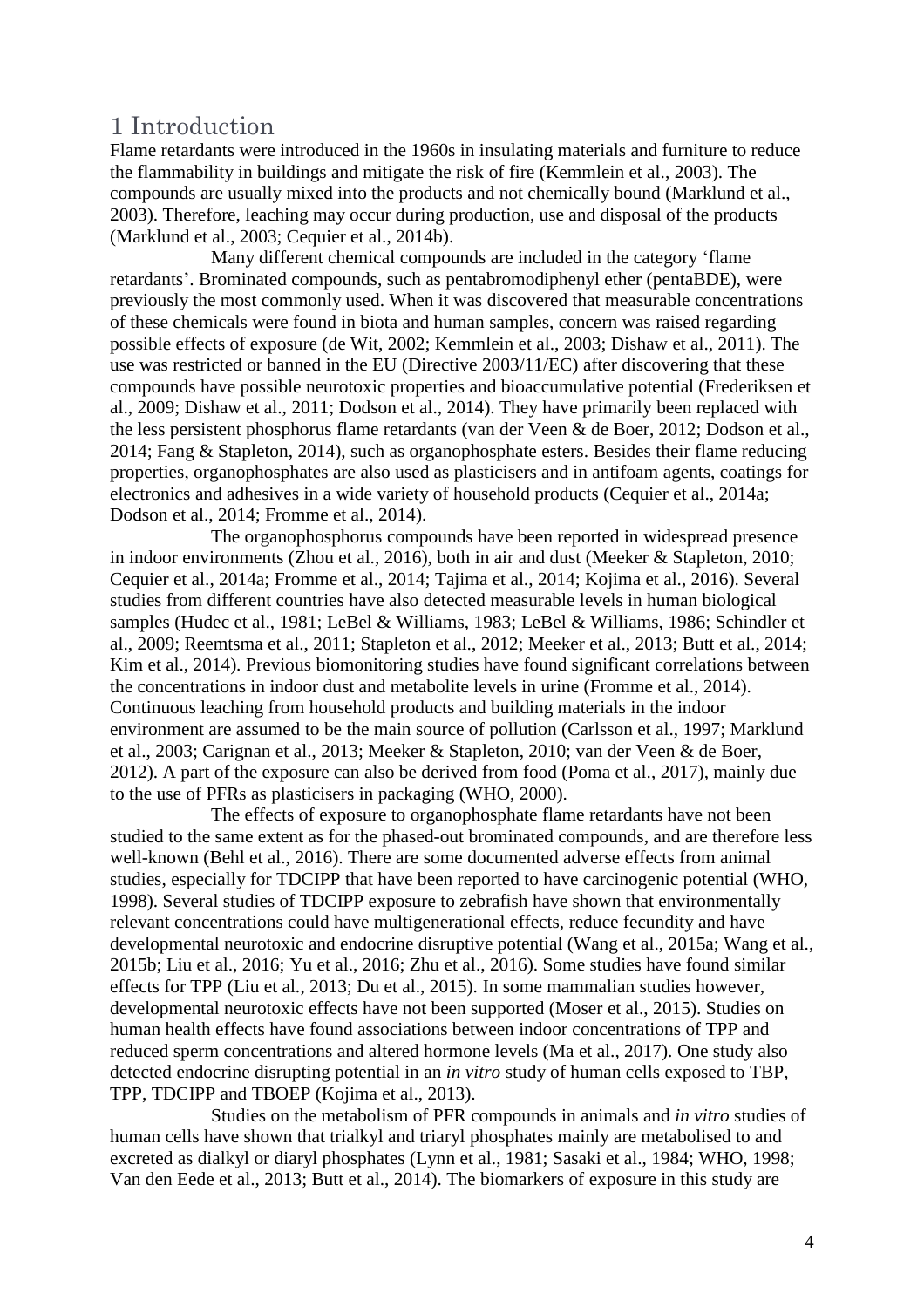dialkyl/diaryl metabolites, which have been used in previous biomonitoring programmes (Cooper et al., 2011). The parent compounds and their corresponding biomarkers of exposure measured in this study are listed in Table 1. These compounds and their metabolites seem to have short half-lives based on results from animal studies (WHO, 1998; WHO, 2000). Since organophosphorus flame retardants are used in various products and constantly occur in the surrounding environment there is a continuous exposure. The compounds can therefore be measured in environmental and biological samples, despite their short half-lives.

The targeted organophosphate flame retardants in this study are tris(1,3 dichloro-2-propyl) phosphate (TDICPP), triphenyl phosphate (TPP), tributyl phosphate (TBP) and tris(2-butoxyethyl) phosphate (TBOEP). They are mainly used as plasticizers and in lacquer, paint and glue. All, except TBP, are also extensively used as flame retardants (Marklund et al., 2003). TBP and TPP are components in hydraulic fluids and TBP and TBOEP are used in antifoam agents. None of the compounds are produced in Sweden but have been imported in quantities presented in Appendix I (Swedish Chemicals Agency, 2010). The chemical TDCIPP has not been imported during the years included in this study. The metabolites BCEP, BCPP and BBOEHEP were originally intended to be included in the study, however the analytical method had a too high detection limit for these compounds.

The aim of this study is to biomonitor residues from 4 organophosphorus flame retardants in urine samples from a Swedish population of young men not occupationally exposed.

**Table 1. Parent compounds (organophosphates) and corresponding metabolites for measurement.** List of organophosphate flame retardants (right column) and their respective corresponding dialkyl phosphate metabolites used as biomarker of exposure in the analysis (middle column). Chemical formula is shown in the left column.

| <b>Chemical formula</b> | <b>Parent compound</b>                                          | <b>Biomarker of exposure</b>                                   |  |  |  |  |  |
|-------------------------|-----------------------------------------------------------------|----------------------------------------------------------------|--|--|--|--|--|
|                         | <b>TDCIPP</b><br>$tris(1,3\text{-dichloro-2-propyl})$ phosphate | <b>BDCIPP</b><br>$bis(1,3\text{-dichloro-2-propyl})$ phosphate |  |  |  |  |  |
|                         | <b>TPP</b><br>triphenyl phosphate                               | <b>DPP</b><br>diphenyl phosphate                               |  |  |  |  |  |
| H, C<br>CH3<br>cн,      | <b>TBP</b><br>tributyl phosphate                                | <b>DBP</b><br>di-n-butyl phosphate                             |  |  |  |  |  |
| H, C                    | <b>TBOEP</b><br>tris(2-butoxyethyl) phosphate                   | <b>BBOEP</b><br>bis(2-butoxyethyl) phosphate                   |  |  |  |  |  |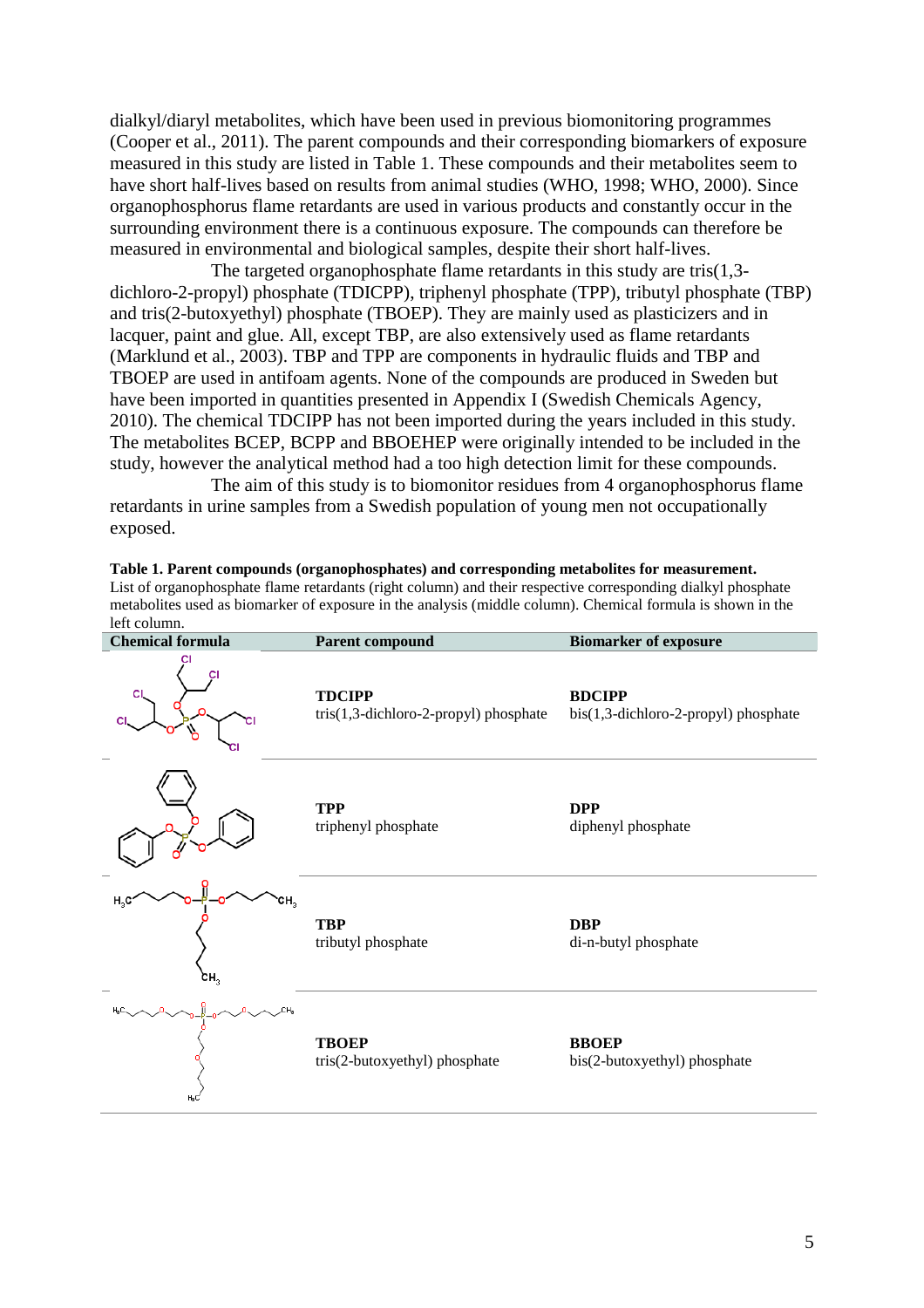# <span id="page-5-0"></span>2 Materials and methods

Collection of samples, sample preparation and analysis and validation of the method is described in detail in this chapter.

#### <span id="page-5-1"></span>**2.1 Chemicals and materials**

DBP and DPP were purchased from Sigma–Aldrich (St. Louis, MO, U.S.A.). BBOEP, BDCIPP, BBOEP-d4, BDCIPP-d10 and DPP-d10 were synthesized by Vladimir Belov (Max Planck Institute for Biophysical Chemistry, Göttingen, Germany). Methanol, ammonium acetate, and ammonia (25 %) (NH<sub>3</sub>) were from Merck (Darmstadt, Germany). β– glucuronidase from E.Coli was purchased from Roche Diagnostics Scandinavia AB (Bromma, Sweden). For sample preparation, 96-position well-plates SQW block with clear glass micro insert vials 1 ml, 45 x 7.6 mm with a welled Blue Molded PTFE/Silicone sealmat block cover was from La-Pha-Pack®GmbH (Langerwehe, Germany).

## <span id="page-5-2"></span>**2.2 Sample collection**

The urine samples were collected from young men in the south of Sweden in the enrolment for military service in years 2000 (N = 146), 2004 (N = 197) and 2009 (N = 254). For year  $2013$  (N = 204), samples were collected from both men and women in upper secondary school. The samples have been stored in a freezer in -20°C since collection and have been used in previous biomonitoring studies for other chemicals (Jönsson et al., 2010; Jönsson et al., 2014).

## <span id="page-5-3"></span>**2.3 Sample preparation**

Standard solutions were accurately weighed and dissolved in methanol. The IS and standard stock solutions were diluted further in methanol and stored at - 20°C. The standard solutions were prepared in duplicates. The authentic blank urine samples and the quality control (QC) samples were obtained from healthy volunteers at our laboratory. The authentic blank urine samples were used for the preparation of calibration curves. The QC-samples were also prepared from authentic blank urine and spiked. The QC- samples were divided into aliquots before stored at -20°C. The chemical blank samples were prepared from Millie-Q water instead of urine, and thereafter treated like the other samples. The calibration curve, was prepared in blank urine and spiked giving a urinary concentration between 0.2 and 20 ng/ml. The urine samples and the QC-samples were vortex-mixed after thawing and aliquots of 200 µL were transferred into a 96-well-plate. Then 50 µL of IS solution, 100 μL 1 M ammonium acetate buffer pH 6.5 and 10 μL of the enzyme β–glucuronidase were added. The plate was sealed and mixed thoroughly for about 1 minute before incubation. The enzyme incubation was performed at 37ºC with agitation at 400 rpm for about 30min.

#### <span id="page-5-4"></span>**2.4 Instrumentation**

Quantitative analysis was conducted using a triple quadrupole linear ion trap mass spectrometer equipped with TurboIonSpray source (QTRAP5500; AB Sciex, Foster City, CA, USA) coupled to a liquid chromatography system with four pumps (UFL $C^{RX}$ , Shimadzu Corporation, Kyoto, Japan). The MS/MS analysis was carried out using selected reaction monitoring (SRM) in negative electrospray ionization (ESI) mode. To establish the appropriate SRM conditions, standard solutions were infused into the MS/MS for optimization. Collision-induced dissociation (CID) of each [M-H]- was performed and the product ions giving the best signal to noise ratio were selected for the SRM analysis. All data acquisition and processing was performed using the Analyst 1.6.3 application software (Applied Biosystems, Foster City, CA, USA).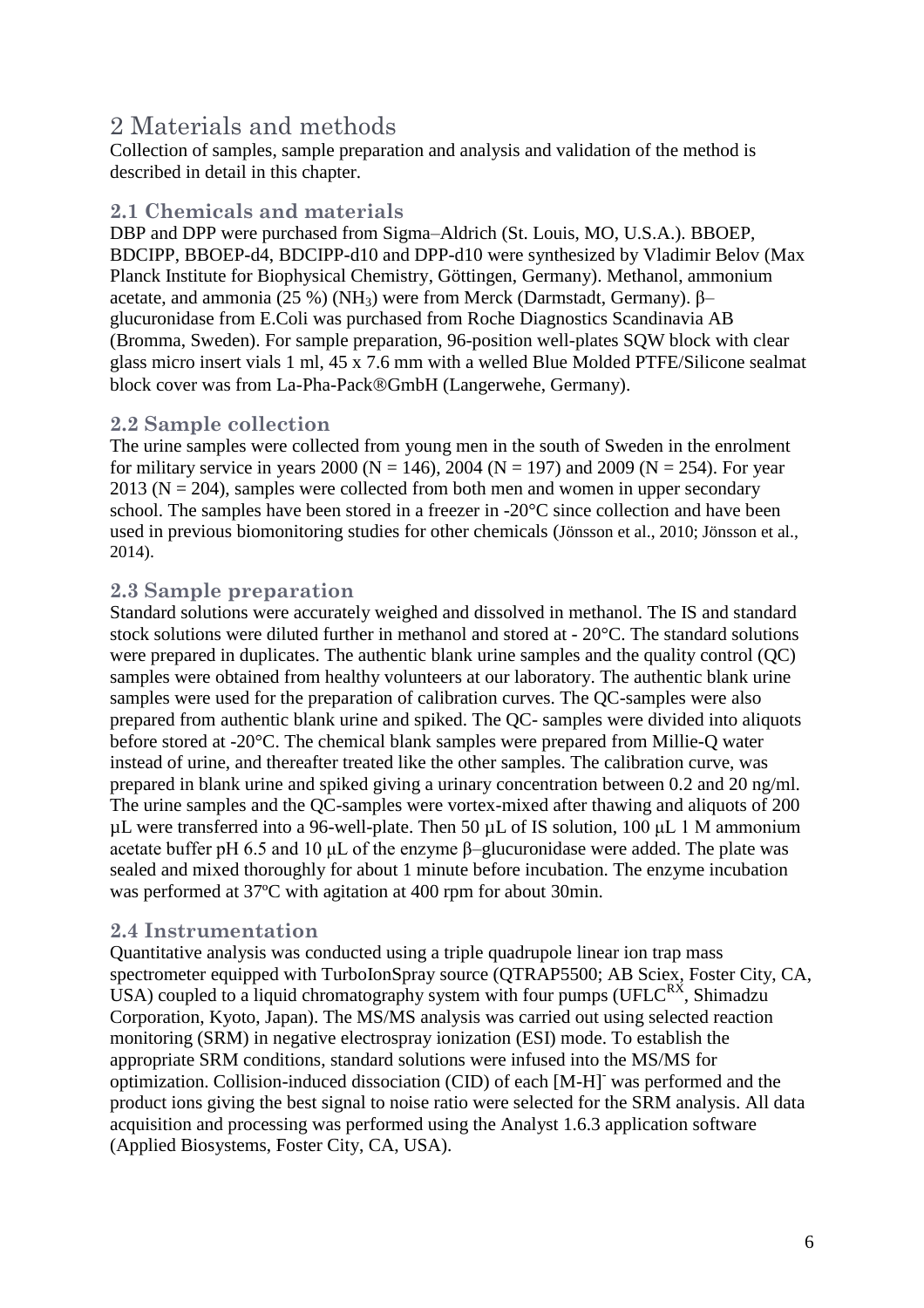#### <span id="page-6-0"></span>**2.5 Analytical method**

The separation of the analytes was carried out, using a Triart-C18 column (2.0 x 50 mm, 3 µm), YMC separation technology (Kyoto, Japan) and an aliquot of 5.0 µL of the sample was injected. The two mobile phases used consisted of 5mM ammonium formate pH 9.2 (mobile phase A) and 10 % mobile phase A in acetonitrile (mobile phase B). The flow rate was 0.6 mL/min. The separation started with isocratic elution with 4 % of mobile phase B for 1.0 min followed by a gradient to 50% B at 3.2 min. The effluent was diverted into the MS between 2.1 and 3.4 min. The LC-MS/MS analysis was performed using SRM transitions and collision energies for BDCPP, DPP, DBP, and BBOEP and the IS as shown in Table 2. The compound DBP *did not* have an internal standard and therefore, only the analyte was quantified in this case.

One set of the calibration standards and two sets of the QC-samples were added and analysed with each plate. Concentrations were determined by peak area ratios between the analyte and the IS. All values were corrected for the average concentrations in the chemical blanks, to control for environmental contaminations. The concentrations were determined in the urine used for preparation of standards in each batch and the calibration standard samples were corrected for these concentrations.

The between-run precision was determined from the two QC-samples, in 11 analytical sample batches, prepared and analysed during a period of 3 months. The standard deviation was finally calculated using 22 quantified QC-samples at each concentration level.

| Compound                    | <b>Transitions (Da)</b>   | Collision energy (V) |
|-----------------------------|---------------------------|----------------------|
|                             | <b>Quantifier ions</b>    |                      |
| <b>BDCPP</b>                | $319.1 \rightarrow 35.0$  | 40                   |
| $[^2H_{10}]$ BDCPP          | $329.1 \rightarrow 35.0$  | 45                   |
|                             | Qualifier ions            |                      |
| <b>BDCPP</b>                | $317.1 \rightarrow 35.0$  | 35                   |
| $[^2H_{10}]$ BDCPP          | $327.1 \rightarrow 35.0$  | 50                   |
|                             | <b>Quantifier ions</b>    |                      |
| <b>DPP</b>                  | $249.1 \rightarrow 93.0$  | 40                   |
| $[^2H_{10}]$ DPP            | $259.1 \rightarrow 98.0$  | 40                   |
|                             | <b>Qualifier ions</b>     |                      |
| <b>DPP</b>                  | $249.1 \rightarrow 155.0$ | 28                   |
|                             | <b>Quantifier ions</b>    |                      |
| <b>DBP</b>                  | $209.1 \rightarrow 79.0$  | 60                   |
|                             | Qualifier ions            |                      |
| <b>DBP</b>                  | $209.1 \rightarrow 153.1$ | 26                   |
|                             | <b>Quantifier ions</b>    |                      |
| <b>BBOEP</b>                | $297.1 \rightarrow 78.9$  | 60                   |
| $[^2$ H <sub>4</sub> ]BBOEP | $301.1 \rightarrow 78.9$  | 60                   |
|                             | <b>Qualifier ions</b>     |                      |
| <b>BBOEP</b>                | $297.1 \rightarrow 196.9$ | 26                   |
| $[^4$ H <sub>4</sub> ]BBOEP | $301.1 \rightarrow 199.0$ | 31                   |

**Table 2. SRM transitions for selected ions of metabolites and internal standards.**

Summary of SRM transitions for all metabolites and marked internal standards used in the LC-MS/MS analysis. The compound DBP did not have an internal standard and the compound was qualified without an IS.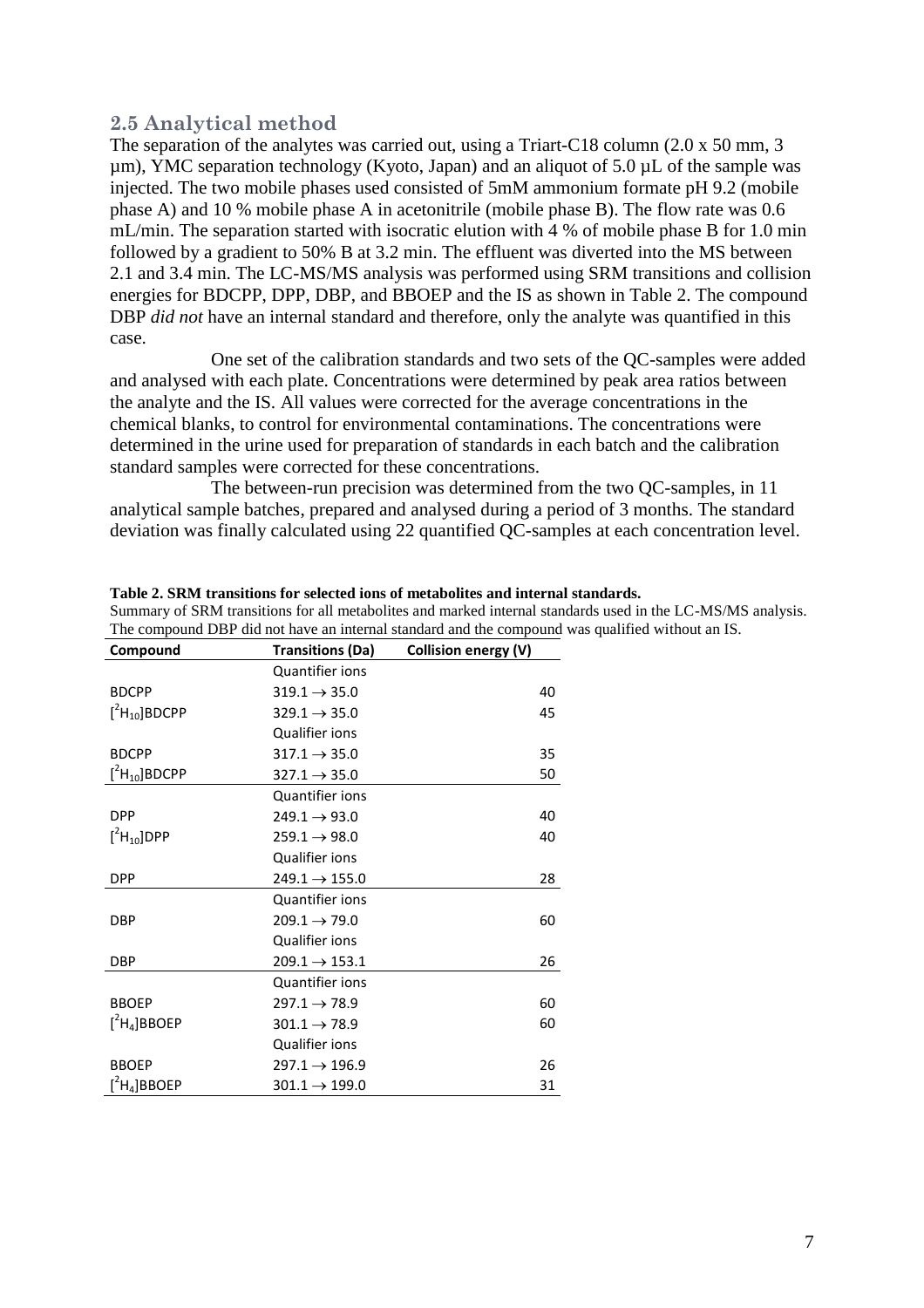## <span id="page-7-0"></span>**2.6 Statistical analysis**

Basic descriptive statistics analysis was run in SPSS Statistics (ver 23.0.0.0) for non-adjusted concentrations of each biomarker of exposure from each year of sampling. Percentage above LOD was calculated in Microsoft Excel. In this study, the measured concentrations were used in the statistical analysis for all samples including those below LOD. Negative values were replaced with the lowest measured concentration for the same compound and year divided

by  $\sqrt{2}$ . Linear regression was carried out for density-adjusted values in R and RStudio (ver i386 3.3.2) to look at possible temporal trends of each compound. In the linear regression the median, mean, logarithmic mean and weighted mean of density-adjusted concentrations for each compound were run as dependent variables with the year of sampling as independent variable.

## <span id="page-7-1"></span>3 Results

Results of the applied analytical method, sample analysis and statistics are presented in this chapter. A comparison with results from similar studies are also included.

#### <span id="page-7-2"></span>**3.1 Validation of the analytical method**

The LOD in urine was found to be between  $0.03 - 0.1$  ng/ml, which is sufficiently low for measurements of human exposure. The LOD for each metabolite and the between-run precisions are presented in Table 3.

|                              |                          | <b>Between run precision</b> |           |  |  |  |  |
|------------------------------|--------------------------|------------------------------|-----------|--|--|--|--|
| <b>Biomarker of exposure</b> | Limit of detection (LOD) | <b>OC</b> low                | $QC$ high |  |  |  |  |
| <b>DPP</b>                   | $0.03$ ng/ml             |                              |           |  |  |  |  |
| <b>BBOEP</b>                 | $0.03$ ng/ml             |                              |           |  |  |  |  |
| <b>BDCIPP</b>                | $0.05$ ng/ml             |                              |           |  |  |  |  |
| <b>DBP</b>                   | $0.1$ ng/ml              |                              | ⇁         |  |  |  |  |

**Table 3. Limit of detection and precision of the method.** 

#### <span id="page-7-3"></span>**3.2 Statistical analysis**

Results of measured concentrations in all urine samples divided in years of measurement are presented as descriptive statistics in Table 4. Concentrations that were measured below the limit of detection listed in Table 3 for each biomarker are written as < LOD. The percentage of the samples with concentrations above the detection limit are calculated and presented for each year in the right column of Table 4.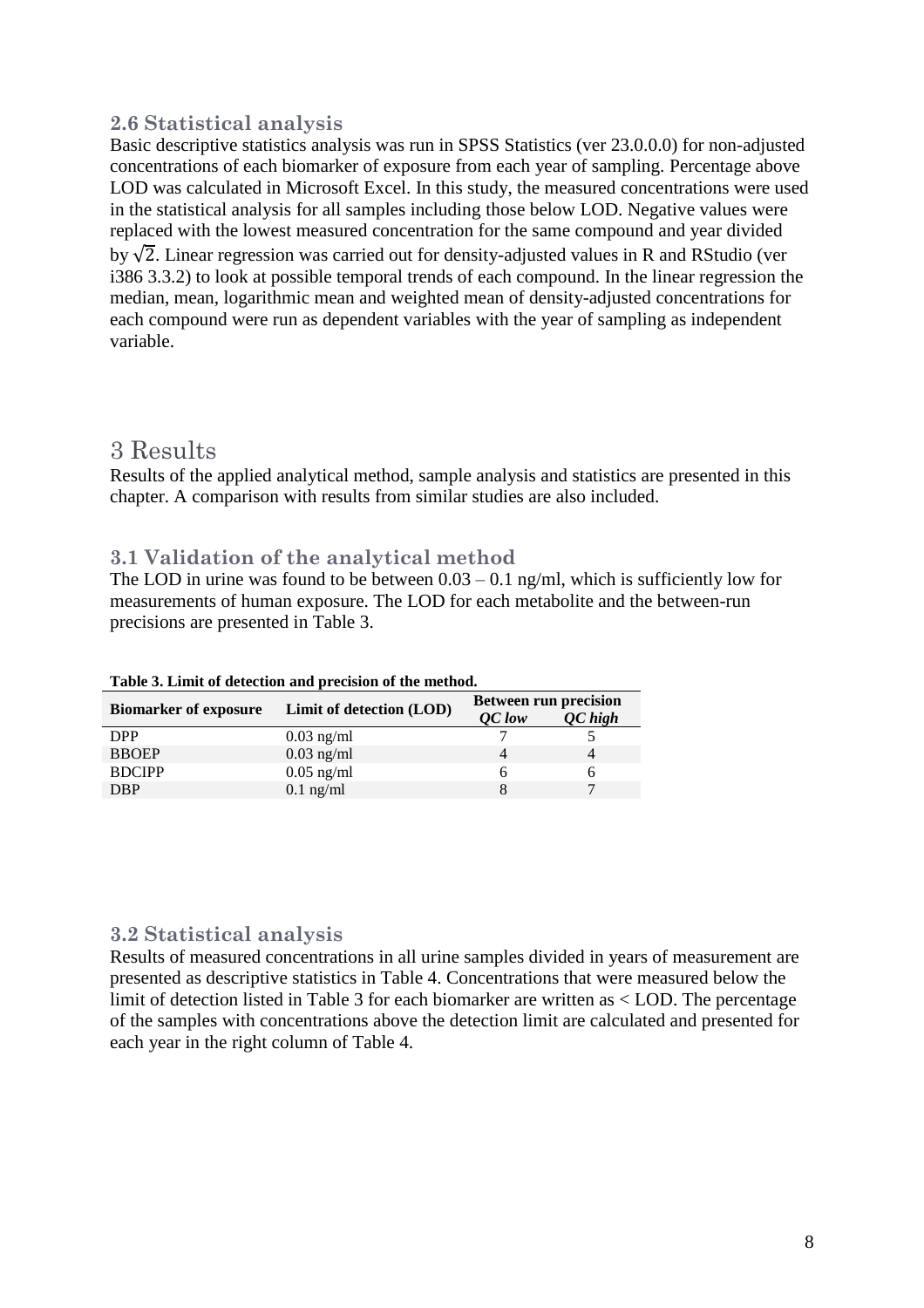**Table 4. Descriptive statistics of concentrations for each biomarker for each year of measurement.** Mean value, standard deviation (SD), median, minimum, maximum and percentiles for the non-adjusted concentrations of each metabolite and year. Percentage of samples with concentrations above limit of detection (% > LOD) is shown in the right column. For year 2000 N = 146, year 2004 N = 197, year 2009 N = 254 and year  $2013 \text{ N} = 204$ .

| <b>Biomarker</b> | Year | Mean (SD)      | Min     | 25-perc | <b>Median</b> | 75-perc | 95-perc           | <b>Max</b> | $% >$ LOD |
|------------------|------|----------------|---------|---------|---------------|---------|-------------------|------------|-----------|
| <b>DPP</b>       | 2000 | 3.6(5.7)       | 0.09    | 1.1     | 2.0           | 3.4     | 14                | 43         | 100       |
|                  | 2004 | 4.1(5.3)       | 0.12    | 1.3     | 2.6           | 5.3     | $12 \overline{ }$ | 48         | 100       |
|                  | 2009 | 2.0(2.6)       | 0.11    | 0.84    | 1.4           | 2.5     | 5.4               | 32         | 100       |
|                  | 2013 | 1.6(1.6)       | 0.09    | 0.64    | 1.2           | 1.9     | 4.8               | 11         | 100       |
| <b>BBOEP</b>     | 2000 | 0.04(0.06)     | $<$ LOD | $<$ LOD | $<$ LOD       | 0.05    | 0.17              | 0.33       | 35        |
|                  | 2004 | 0.07(0.35)     | $<$ LOD | $<$ LOD | $<$ LOD       | 0.04    | 0.16              | 4.5        | 28        |
|                  | 2009 | 0.12(1.3)      | $<$ LOD | $<$ LOD | $<$ LOD       | 0.05    | 0.20              | 20         | 35        |
|                  | 2013 | $<$ LOD (0.03) | $<$ LOD | $<$ LOD | $<$ LOD       | 0.02    | 0.06              | 0.36       | 15        |
| <b>BDCIPP</b>    | 2000 | 0.39(0.90)     | $<$ LOD | 0.07    | 0.19          | 0.34    | 1.3               | 8.8        | 82        |
|                  | 2004 | 0.45(1.5)      | $<$ LOD | 0.08    | 0.21          | 0.41    | 1.3               | 20         | 81        |
|                  | 2009 | 0.42(0.49)     | $<$ LOD | 0.15    | 0.27          | 0.52    | 1.3               | 4.4        | 91        |
|                  | 2013 | 0.44(0.89)     | $<$ LOD | 0.12    | 0.21          | 0.43    | 1.3               | 8.3        | 87        |
| <b>DBP</b>       | 2000 | 0.48(0.47)     | $<$ LOD | 0.19    | 0.31          | 0.57    | 1.6               | 2.9        | 93        |
|                  | 2004 | 0.37(0.36)     | $<$ LOD | 0.13    | 0.28          | 0.48    | 1.0               | 2.5        | 81        |
|                  | 2009 | 0.35(0.43)     | $<$ LOD | 0.15    | 0.26          | 0.40    | 0.83              | 4.6        | 87        |
|                  | 2013 | 0.26(0.21)     | $<$ LOD | 0.12    | 0.21          | 0.33    | 0.62              | 1.6        | 82        |

#### **MEDIAN VALUE OF DPP BY YEAR**



**Figure 1. Linear regression of median values of density adjusted concentrations of DPP.** Time trend analysis of median values of density adjusted concentrations of DPP between different years of measurement. Bars represent the standard deviation, purple line shows the slope of change over time and the Beta-value shows the regression coefficient. The red lines show the 95 % confidence interval for the slope. Significance is given as  $*$  if  $p < 0.05$  and  $**$  if  $p < 0.01$ .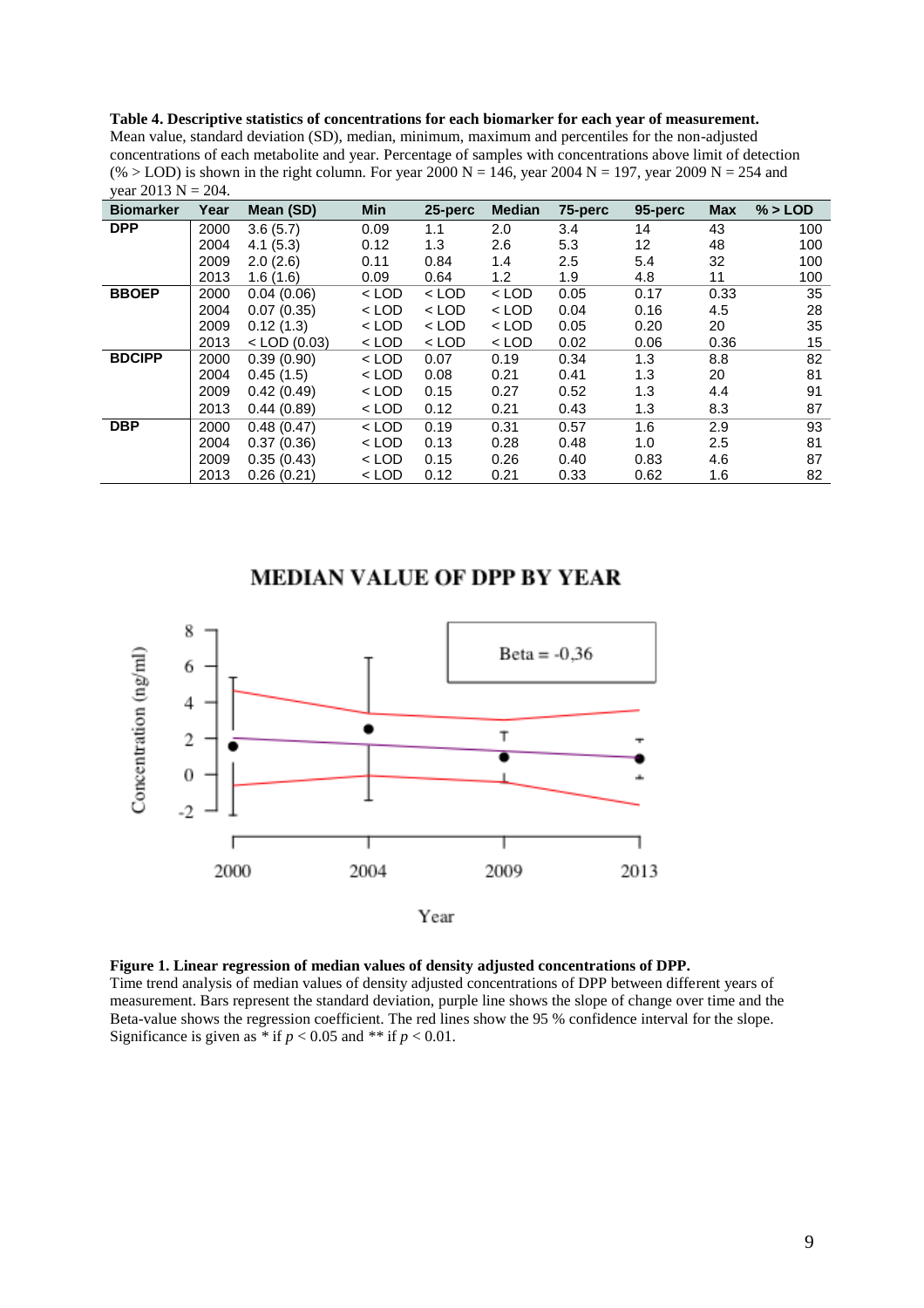

**Figure 2. Linear regression of median values of density adjusted concentrations of BDCIPP.** Time trend analysis of median values of density adjusted concentrations of BDCIPP between different years of measurement. Bars represent the standard deviation, the purple line shows the slope of change over time and the Beta-value shows the regression coefficient. The red lines show the 95 % confidence interval for the slope. Significance is given as  $*$  if  $p < 0.05$  and  $**$  if  $p < 0.01$ .



#### **MEDIAN VALUE OF DBP BY YEAR**

**Figure 3. Linear regression of median values of density adjusted concentrations of DBP.** Time trend analysis of median values of density adjusted concentrations of DBP between different years of measurement. Bars represent the standard deviation, purple line is the slope of change over time and the Betavalue shows the regression coefficient. The red lines show the 95 % confidence interval of the slope. Significance is given as  $*$  if  $p < 0.05$  and  $**$  if  $p < 0.01$ .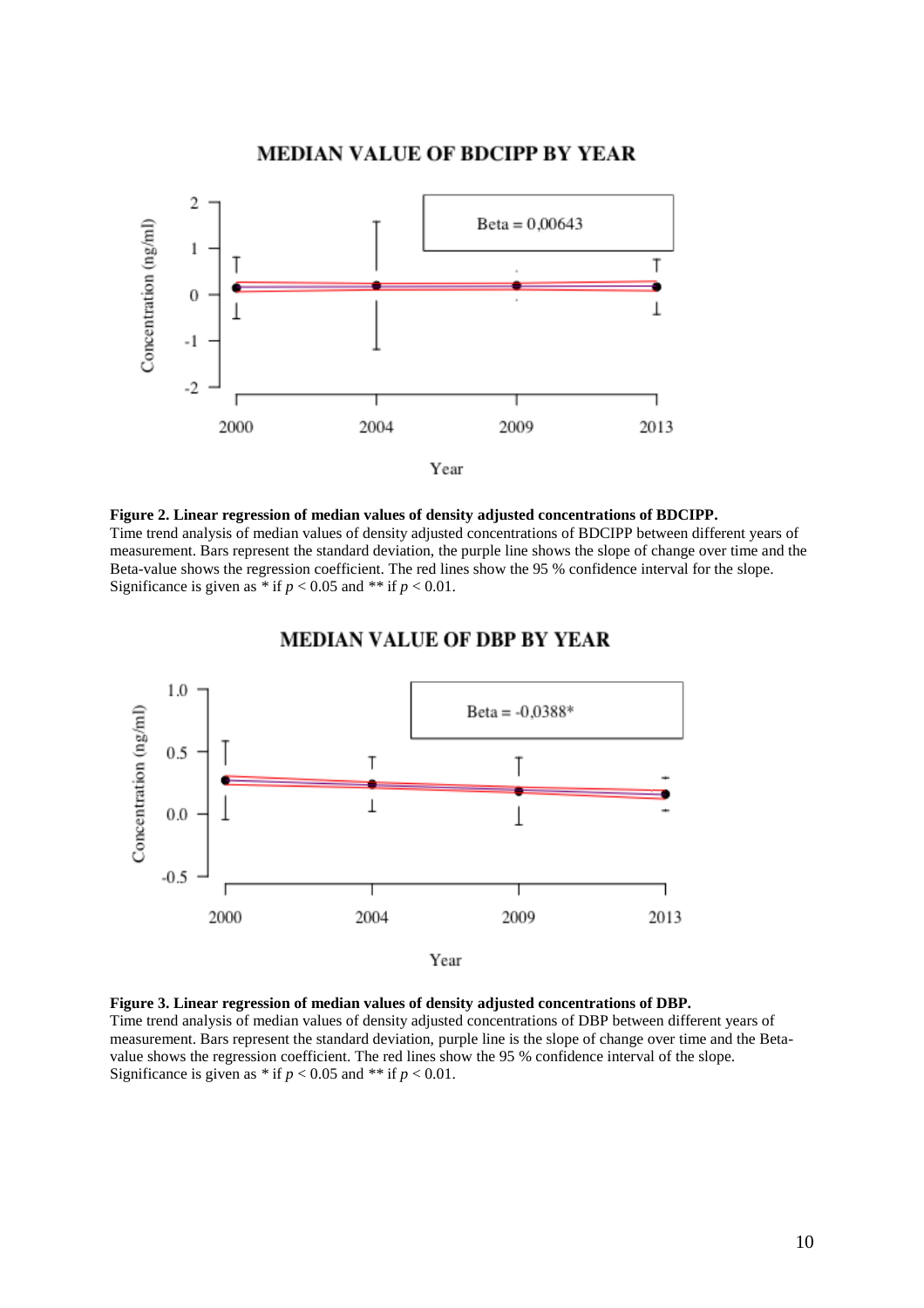## <span id="page-10-0"></span>**3.3 Comparison of urinary concentrations**

A few biomonitoring studies of urinary concentrations of the same biomarkers of exposure have been conducted in Norway, Germany and in the United States. The median values of measured non-adjusted concentrations of each study is summarised in Table 5.

| minimum detection limit. |                                            |               |            |            |              |  |  |  |  |  |
|--------------------------|--------------------------------------------|---------------|------------|------------|--------------|--|--|--|--|--|
| Country                  | Reference                                  | <b>BDCIPP</b> | <b>DPP</b> | <b>DBP</b> | <b>BBOEP</b> |  |  |  |  |  |
| Sweden                   | This study, all years ( $n = 801$ )        |               |            |            |              |  |  |  |  |  |
|                          | % detect                                   | 86            | 100        | 85         | 28           |  |  |  |  |  |
|                          | LOD (ng/ml)                                | 0.05          | 0.03       | 0.1        | 0.03         |  |  |  |  |  |
|                          | median (ng/ml)                             | 0.22          | 1.6        | 0.25       | $<$ LOD      |  |  |  |  |  |
| <b>USA</b>               | Dodson et al., 2014 (n = 16)               |               |            |            |              |  |  |  |  |  |
|                          | % detect                                   | 94            | 62         | 56         | 12           |  |  |  |  |  |
|                          | LOD (ng/ml)                                | 0.02          | 0.23       | 0.08       | 0.34         |  |  |  |  |  |
|                          | median (ng/ml)                             | 0.09          | 0.44       | 0.11       | NA           |  |  |  |  |  |
| <b>USA</b>               | Meeker et al., 2013 (n = 45)               |               |            |            |              |  |  |  |  |  |
|                          | % detect                                   | 91            | 96         |            |              |  |  |  |  |  |
|                          | DL (ng/ml)                                 | 0.033         | 0.056      |            |              |  |  |  |  |  |
|                          | median (ng/ml)                             | 0.12          | 0.27       |            |              |  |  |  |  |  |
| <b>USA</b>               | Cooper et al., 2011 (n = 9)                |               |            |            |              |  |  |  |  |  |
|                          | % detect                                   | 100           | 100        |            |              |  |  |  |  |  |
|                          | MDL (pg/ml)                                | 8             | 204        |            |              |  |  |  |  |  |
|                          | median (ng/ml)                             | 0.083         | 0.803      |            |              |  |  |  |  |  |
| Norway                   | Cequier et al., 2015 (n = 54) <sup>1</sup> |               |            |            |              |  |  |  |  |  |
|                          | % detect                                   | 61            | 97         | 15         | 32           |  |  |  |  |  |
|                          | MLD (ng/ml)                                | 0.12          | 0.03       | 0.12       | 0.18         |  |  |  |  |  |
|                          | median (ng/ml)                             | 0.23          | 1.1        | $<$ MLD    | $<$ MLD      |  |  |  |  |  |
|                          | Cequier et al., 2015 (n = 48) <sup>2</sup> |               |            |            |              |  |  |  |  |  |
|                          | % detect                                   | 52            | 97         | 8          | $\leq 1$     |  |  |  |  |  |
|                          | MLD (ng/ml)                                | 0.12          | 0.03       | 0.12       | 0.18         |  |  |  |  |  |
|                          | median (ng/ml)                             | 0.12          | 0.51       | $<$ MLD    | $<$ MLD      |  |  |  |  |  |
| Germany                  | Fromme et al., 2014 (n = 312)              |               |            |            |              |  |  |  |  |  |
|                          | % detect                                   |               | 91         | 71         | 90           |  |  |  |  |  |
|                          | LOD (ng/ml)                                |               | 0.15       | 0.1        | 0,15         |  |  |  |  |  |
|                          | median (ng/ml)                             |               | 0.8        | 0.2        | 2.0          |  |  |  |  |  |
|                          |                                            |               |            |            |              |  |  |  |  |  |

#### **Table 5. Comparison of median urinary PFR metabolite concentrations.**

Measured concentrations in ng/ml (non-adjusted) from different studies of the general population. Abbreviations from each study for the detection limit of the method:  $LOD =$  limit of detection,  $DL =$  detection limit,  $MDL =$ minimum detection limit.

*<sup>1</sup>Urine samples from adults (mothers).*

<span id="page-10-1"></span>*<sup>2</sup>Urine samples from children.*

## 4 Discussion

#### <span id="page-10-2"></span>**4.1 Method and Analysis**

The four targeted metabolites of organophosphorus flame retardants, DBP, DPP, BBOEP and BDCIPP could be analysed with an estimated LOD between 0.03 and 0.1 ng/ml (Table 3) with excellent between run precisions with CVs in the range  $4 - 9$ %.

#### <span id="page-10-3"></span>**4.2 Comments on the results**

The metabolite DPP was detected in concentrations above LOD in all samples from all years (Table 4) and also had the highest median and mean concentrations compared to the other biomarkers of exposure. Triphenyl phosphate has many applications and is used as a plasticiser, flame retardant, in hydraulic fluids and as a compound in several other products. It is imported to Sweden in the highest amounts of the four compounds mentioned (Appendix I).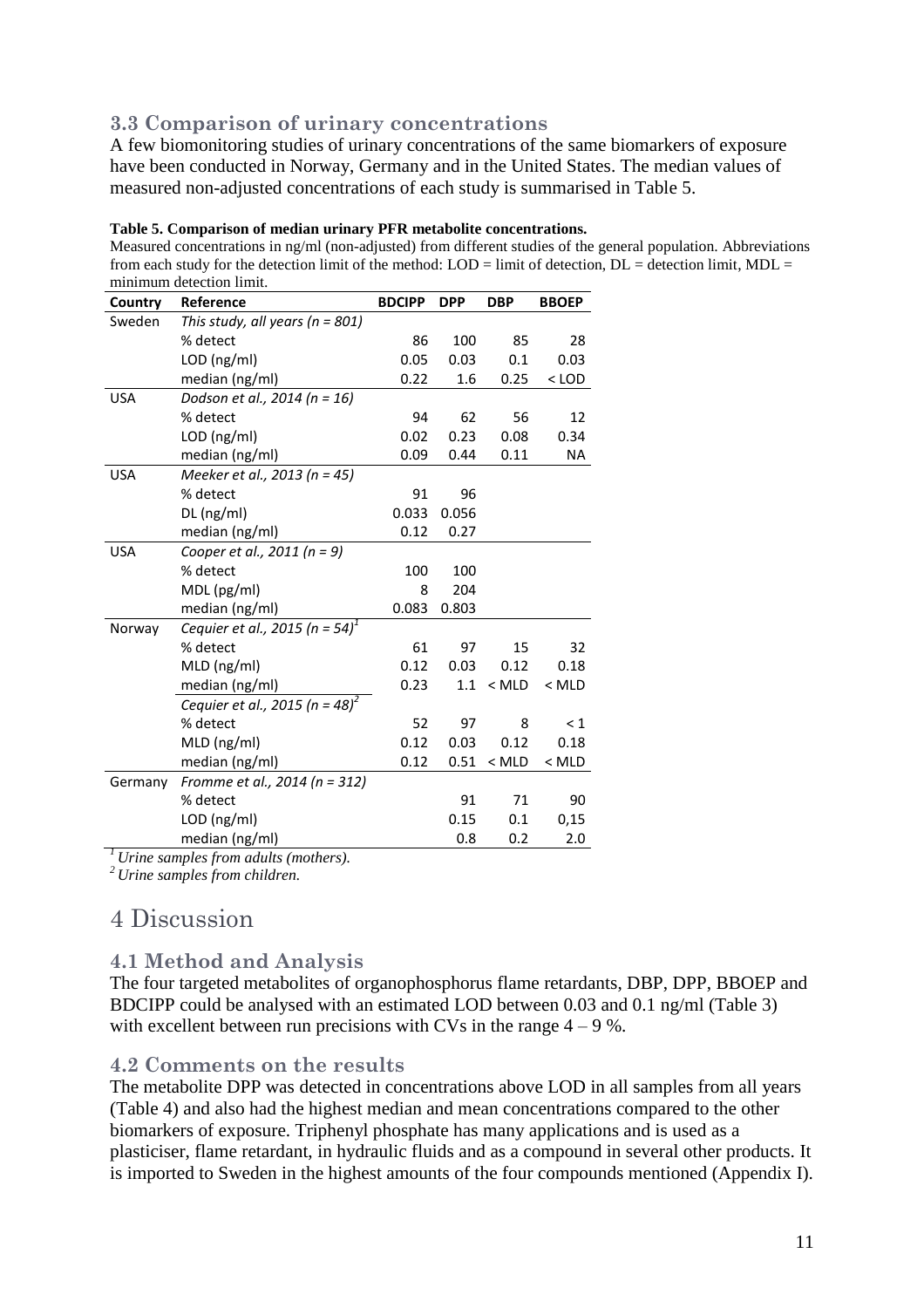The higher import levels and widespread use of triphenyl phosphate might be one reason for why it is detected in all samples in this study.

The biomarkers BDCIPP and DBP were also found in concentrations above LOD in the majority of samples with median and mean values between 0.2 and 0.5 ng/ml, e.g. above LOD but representing very low levels of exposure. BBOEP was only detected in 14 - 34 % of the samples and the median were values below LOD for all years (Table 4).

The median levels of DPP, DBP and BDCIPP seem to decline from year 2000 to year 2013 (Figure  $1 - 3$ ). For the biomarker DBP, there was a significant decreasing trend of the median (Figure 3), although only a decline of 0.038 ng/ml between the years of measurements. These four compounds are still being used, although the import of tributyl phosphate to Sweden has decreased during the time period of this study (Appendix I). The decreasing exposure levels could reflect the lower import volumes of pure DBP to Sweden.

Worth to mention is that the biomarker BDCIPP is detected in concentrations above LOD in 80-90 % of the samples, even though the organophosphate tris(1,3-dichloro-2 propyl) phosphate has not been imported as a substance to Sweden during the years of measurement according to the Swedish Chemicals Agency's product register. The measurable exposure levels are probably due to imported products and consumer goods with materials that already contain these compounds. The amounts in these products are not included in the product register of the Swedish Chemicals Agency.

Regarding exposure pathways, most studies conclude that the indoor environment is the main source of contamination (Cequier et al., 2014c). However, some studies have found that intake of food such as red meat, poultry and sometimes fish also may contribute to the exposure (Fraser et al., 2009). This might vary for different compounds, and in different countries, depending on how frequently they are used in packaging plastics (WHO, 2000). A recent study of residues of PFRs in food in Sweden has found measurable concentrations of TDCIPP and TPP in several different food categories (Poma et al., 2017). Even though the measured concentrations in house dust usually are much higher than in food, the intake volume of food is much higher than the inhalation of dust.

Fang & Stapleton (2014) states that PFRs seems to have a higher bioaccessibility than BFRs, which is increasing with decreasing particle size of the compounds. Therefore, exposure through house dust could result in higher measurable exposure levels for PFRs than BFRs even if they occur in the same levels in indoor dust. This also contributes to the importance of measuring the exposure levels in further studies.

A problem with previous studies of exposure and health effects is that they have not measured the exposure levels in human tissue or samples, only compared concentrations in indoor environments with endpoints such as sperm count and hormone levels (Meeker  $\&$ Stapleton, 2010). The outcome can therefore not be directly linked or related to the exposure of these compounds (US EPA, 2015). Further research is needed to establish a connection between exposure of PFRs and mechanisms of health effects.

#### <span id="page-11-0"></span>**4.3 Comparison with other studies**

The concentrations found in this study seem to be consistent with findings in other biomonitoring studies. The metabolites DPP and BDCIPP are detected most frequently in urine samples in the studies conducted in other countries as well (Table 5). The median concentration of DPP is higher in the measurements in this study compared to other studies (Table 5). All studies in the comparison found that the metabolite BBOEP occurred in the lowest concentrations and mainly below LOD.

Remarkable is that median levels of BDCIPP is higher in the studies from Sweden and Norway compared to the studies conducted in the U.S., even though this compound was not imported as a chemical substance in Sweden during the years of sample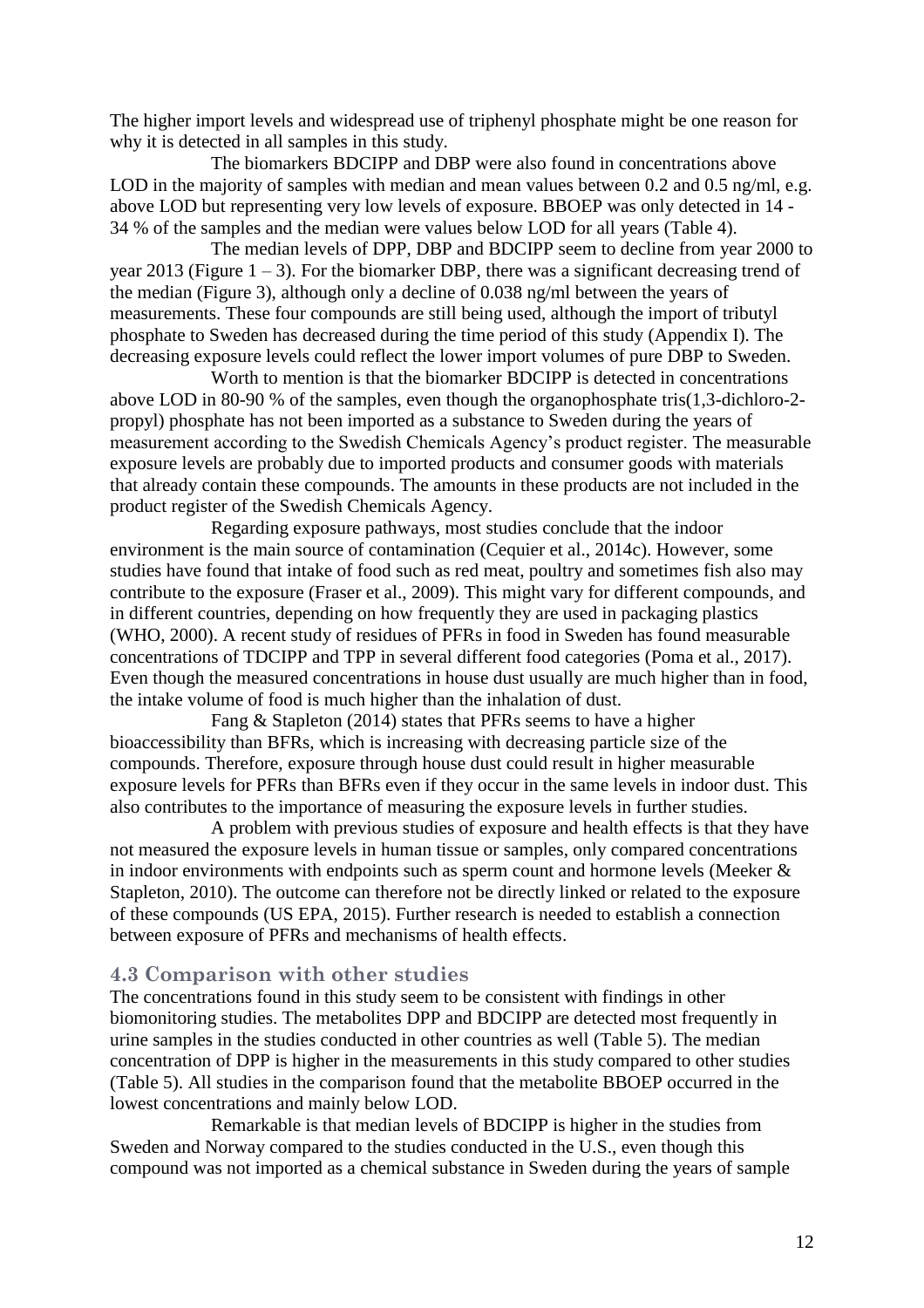collection (Appendix I). Products that contain this compound is still being imported but not included in the product register (Swedish Chemicals Agency, 2010).

In several other studies that have measured the concentrations of different PFRs in indoor environment, TBOEP is frequently detected (Fromme et al., 2014; Langer et al., 2016). It is also one of the PFRs found in the highest concentration in influent and effluent waters from wastewater treatment plants in Sweden (Marklund et al., 2005). The exposure levels of the TBOEP metabolite BBOEP are very low in urine samples of the study populations in all studies included in the comparison here (Table 5). According to WHO (2000) the main exposure for TBOEP in the general population is from food and drinking water and not from indoor or/and surrounding environments. Dodson et al. (2014) measured indoor house dust levels and urinary biomarkers of PFRs and found the same result with high levels of TBOEP in the indoor environment but very low or non-detectable concentrations in the urine samples. Dodson et al. (2014) suggested that the indoor concentrations reflects longtime exposure while the urinary concentrations are in a short-term perspective since the metabolites seem to have short half-lives. Since the urinary concentrations in general only represent the exposure during the last day it could reflect exposure from other microenvironments than their homes. It might also be possible that the uptake of TBOEP from surrounding environments is very low, but this theory needs to be further studied.

In general it's difficult to say where the main exposure comes from since all the suggested exposure sources are very diffuse. The population seems to be constantly exposed since the metabolites of the compounds TDCIPP, TPP and TBP are found in the majority of urine samples from the individuals in this study and the other studies in the comparison (Table 5). It is also known that these compounds are found in food and household products used on a daily basis. Further research is needed for the exposure pathways, uptake, mechanisms and possible health effects of organophosphorus flame retardants.

## <span id="page-12-0"></span>5 Conclusions

- The metabolites DPP, DBP and BDCIPP were found in concentrations above LOD in the majority of the urine samples from the population in this study.
- The metabolite DPP was detected in concentrations above LOD in all samples in this study.
- The metabolite BBOEP occurred in the lowest concentrations and was only detected above LOD in 14 - 34 % of the urine samples. Similar results have been found in other studies. In comparison to environmental measurements, TBOEP is one of the most abundant PFRs detected, even in sewage treatment plants in Sweden.
- The linear regression showed a significant declining trend for the exposure levels of DBP during the years of measurement. Compared to the import of TBP to Sweden the amounts are decreasing during the same years and might reflect the lower exposure.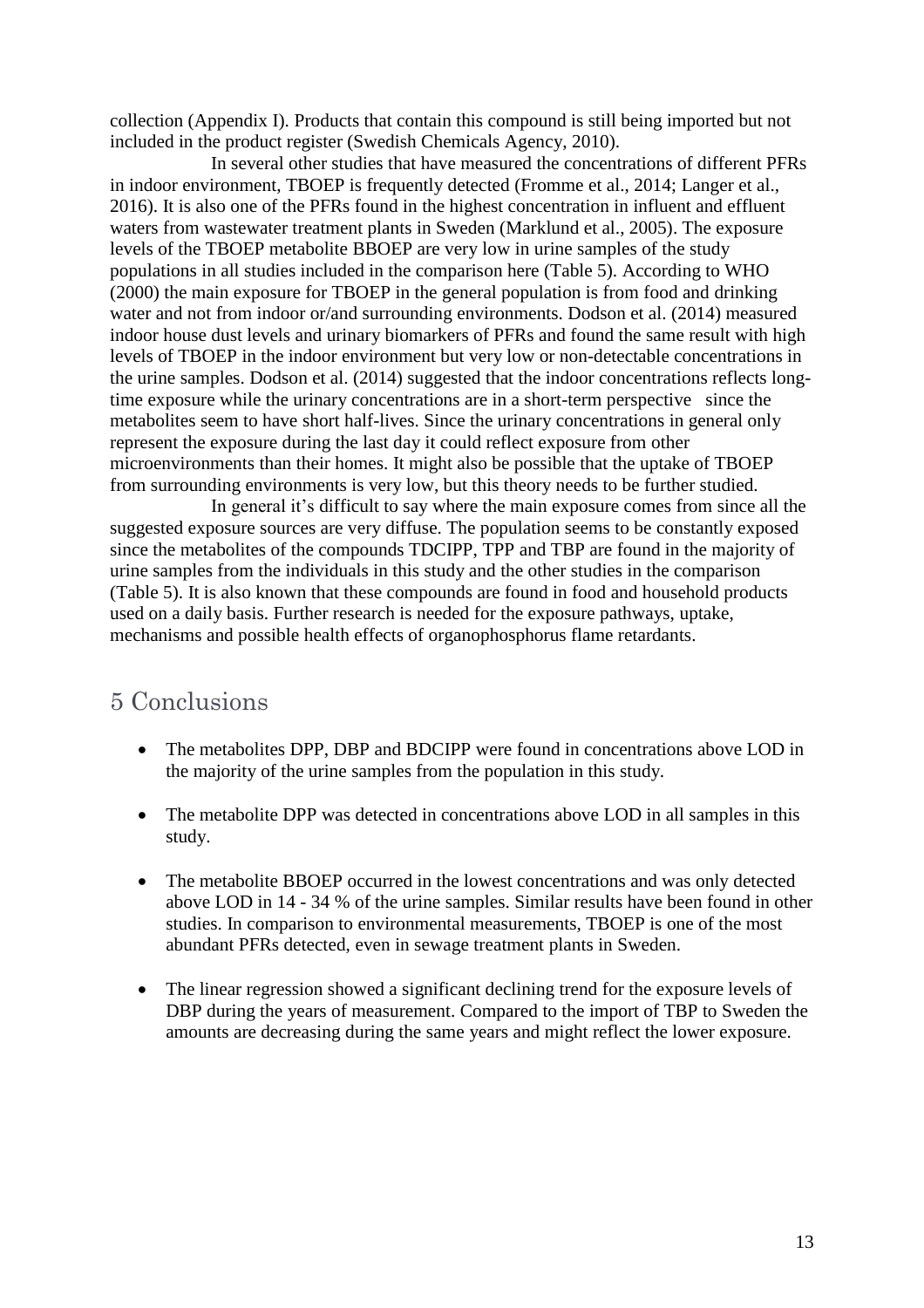# <span id="page-13-0"></span>6 Acknowledgement

Thanks to all who participated and set up to provide samples, and those who collected the samples as the basis for this study. Hélèn Thell, Ulla Andersson and Else Åkerberg Krook who helped with recruitment and sampling at Occupational and Environmental Medicine, Lund University Hospital.

## <span id="page-13-1"></span>7 References

Behl, M., Rice, J.R., Smith, M.V., Co, C.A., Bridge, M.F., Hsieh, J-H., Freedman, J.J., Boyd, W.A. 2016. Comparative Toxicity of Organophosphate Flame Retardants and Polybrominated Diphenyl Ethers to *Caenorhabditis elegans*. Toxicological Sciences. August 2016. 1 – 12 pp.

Butt, C.M., Congleton, J., Hoffman, K., Fang, M., Stapleton, H.M. 2014. Metabolites of organophosphate flame retardants and 2-ethylhexyl tetrabromobenzoate in urine from paired mothers and toddlers. Environmental Science & Technology. 48. 10432 – 10438 pp.

Carignan, C.C., McClean, M.D., Cooper, E.M., Watkins, D.J., Fraser, A.J., Heiger-Bernays, W., Stapleton, H.M., Webster, T.F. 2013. Predictors of tris(1,3-dichloro-2-propyl) phosphate metabolite in the urine of office workers. Environmental International. 55. 56 – 61 pp.

Carlsson, H., Nilsson, U., Becker, G., Östman, C. 1997. Organophosphate ester flame retardants and plasticizers in the indoor environment: Analytical methodology and occurrence. Environmental Science and Technology. 31:10. 2931 – 2936 pp.

Cequier, E., Ionas, A.C., Covaci, A., Marcé, R.M., Becher, G., Thomsen, C. 2014a. Occurrence of a broad range of legacy and emerging flame retardants in indoor environments in Norway. Environmental Science & Technology. 48:12. 6827 – 6835 pp.

Cequier, E., Marcé, R.M., Becher, G., Thomsen, C. 2014b. A high-throughput method for determination of metabolites of organophosphate flame retardants in urine by ultra performance liquid chromatography-high resolution mass spectrometry. Analytica Chimica Acta. 845. 98 – 104 pp.

Cequier, E., Sakhi, A.K., Marcé, R.M., Becher, G., Thomsen, C. 2015. Human exposure pathways to organophosphate triesters – a biomonitoring study of mother-child pairs. Environmental International. 75. 159 – 165 pp.

Cooper, E.M., Covaci, A., van Nujis, A.L.N., Webster, T.F., Stapleton, H.M. 2011. Analysis of the flame retardant metabolites bis (1,3-dichloro-2-propyl) phosphate (BDCPP) and diphenyl phosphate (DPP) in urine using liquid chromatography-tandem mass spectrometry. Analytical & Bioanalytical Chemistry. 401:7. 2123 – 2132 pp.

Dishaw, L.V., Powers, C.M., Ryde, I.T., Roberts, S.C., Seidler, F.J., Slotkin, T.A., Stapleton, H.M. 2011. Is the PentaBDE replacement, tris(1,3-dichloro-2-propyl) phosphate (TDCPP), a developmental neurotoxicant? Studies in PC12 cells. Toxicology & Applied Pharmacology. 256:3.  $281 - 289$  pp.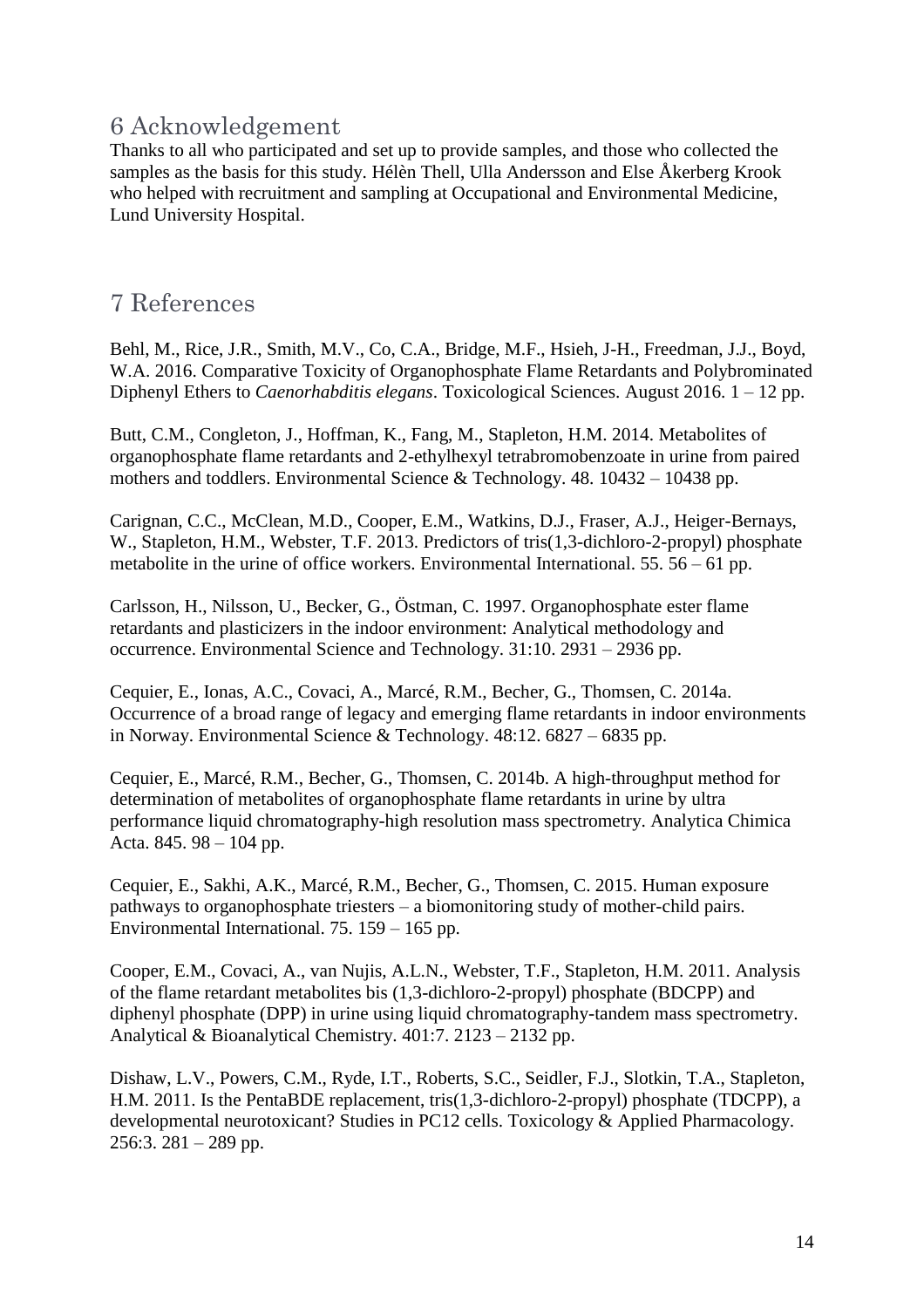Dodson, R.E., Van den Eede, N., Covaci, A., Perovich, L.J., Brody, J.G., Rudel, R.A. 2014. Urinary Biomonitoring of Phosphate Flame Retardants: Levels in California Adults and Recommendations for Future Studies. Environmental Science & Technology. 48. 13625 – 13633 pp.

Du, Z., Wang, G., Gao, S., Wang, Z. 2015. Aryl organophosphate flame retardants induced cardiotoxicity during zebrafish embryogenesis: by disturbing expression of the transcriptional regulators. Aquatic Toxicology. 161. p. 25 – 32.

EU. [Directive 2003/11/EC on certain dangerous substances and preparations](http://eur-lex.europa.eu/LexUriServ/LexUriServ.do?uri=CELEX:32003L0011:en:NOT)

Fang, M & Stapleton, H.M. 2014. Evaluating the Bioaccessibility of Flame Retardants in House Dust Using an In Vitro Tenax Bead-Assisted Sorptive Physiologically Based Method. Environmental Science & Technology. 48:22. 13323 – 13330 pp.

Fraser, A.J., Webster, T.F., McClean, M.D. 2009. Diet Contributes Significantly to the Body Burden of PBDEs in the General U.S. Population. Environmental Health Perspectives.  $117:10. 1520 - 1525$  pp.

Frederiksen, M., Thomsen, M., Vorkamp, K., Knudsen, L.E. 2009. Patterns and concentration levels of polybrominated diphenyl ethers (PBDEs) in placental tissue of women in Denmark. Chemosphere. 76:11. 1464 – 1469 pp.

Hudec, T., Thean, J., Kuehl, D., Dougherty, R.C. 1981. Tris(dichloropropyl)phosphate, a mutagenic flame retardant: frequent occurrence in human seminal plasma. Science. 211:4485. 951 – 952 pp.

Jönsson, B.A.G., Axmon, A., Lindh, C., Hydbom, A.R., Axelsson, J., Giwercman, A., Bergman, Å. 2010. Tidstrender för och halter av persistenta fluorerade, klorerade och bromerade organiska miljögifter i serum samt ftalater i urin hos unga svenska män – Resultat från den tredje uppföljningsundersökningen år 2009-2010. Rapport till Naturvårdsverket. Avdelningen för Arbets- och miljömedicin, Lunds Universitet, Lund. 37 s.

Jönsson, B.A.G., Axmon, A, Lindh, C.H. 2014. Tidstrender för och halter av perfluorerade alkylsyror (PFAAs) i serum samt ftalatmetaboliter och alkylfenoler i urin hos unga svenska män och kvinnor – Resultat från den fjärde uppföljningsundersökningen år 2013. Rapport till Naturvårdsverket. Avdelningen för Arbets- och miljömedicin, Lunds Universitet, Lund. 33 s. Kemmlein, S., Hahn, O., Jann, O. 2003. Emissions of organophosphate and brominated flame retardants from selected consumer products and building materials. Atmospheric Environment. 37. 5485 – 5493 pp.

Kim, J.W., Isobe, T., Muto, M., Tue, N.M., Katsura, K., Malarvannan, G., Sudaryanto, A., Chang, K.H., Prudente, M., Viet, P.H., Takahashi, S., Tanabe, S. 2014. Organophosphorus flame retardants (PFRs) in human breast milk from several Asian countries. Chemosphere. 116.  $91 - 97$  pp.

Kojima, H., Takeuchi, S., Itoh, T., Iida, M., Kobayashi, S., Yoshida, T. 2013. In vitro endocrine disruption potential of organophosphate flame retardants via human nuclear receptors. Toxicology.  $314:1.76 - 83$  pp.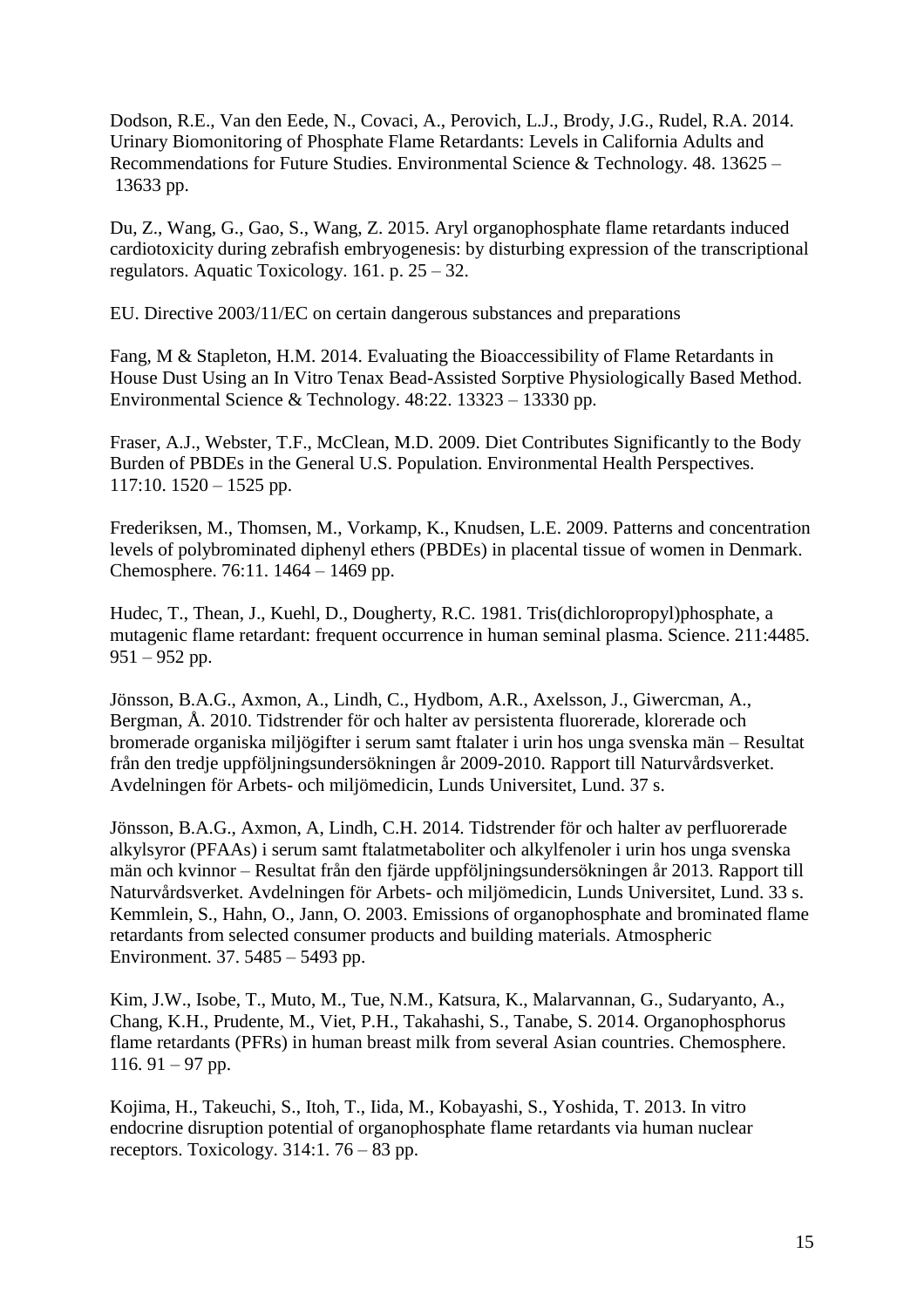Langer, S., Fredricsson, M., Weschler, C.J., Bekö, G., Strandberg, B., Remberger, M., Toftum, J., Clausen, G. 2016. Organophosphate esters in dust samples collected from Danish homes and daycare centers. Chemosphere.  $154$ .  $559 - 566$  pp.

LeBel, G.L. & Williams, D.T. 1983. Determination of organic phosphate triesters in human adipose tissue. Journal of Official Analytical Chemists. 66:3. 691 – 699 pp.

LeBel, G.L. & Williams, D.T. 1986. Levels of Triaryl/Alkyl Phosphates in Human Adipose Tissue from Eastern Ontario. Bulletin of Environmental Contamination & Toxicology. 37.  $p.41 - 46.$ 

Liu, X., Ji, K., Jo, A., Moon, H.B., Choi, K. 2013. Effects of TDCPP or TPP on gene transcriptions and hormones of HPG axis, and their consequences on reproduction in adult zebrafish (Danio rerio). Aquatic Toxicology. 15: 134-135. p. 104 – 111.

Liu, C., Su, G., Giesy, JP, Letcher, R.J., Li, G., Agrawal, I., Li, J., Yu, L., Wang, J., Gong, Z. 2016. Acute Exposure to Tris(1,3-dichloro-2-propyl) Phosphate (TDCIPP) Causes Hepatic Inflammation and Leads to Hepatotoxicity in Zebrafish. Scientific Reports. 6. Article number: 19045.

Lynn, R.K., Wong, K., Garvie-Gould, C., Kennish, J.M. 1981. Disposition of the flame retardant, tris(1,4-dichloro-2-propyl) phosphate, in the rat. Drug Metabolism and Disposition. 9:5. p. 434 – 441.

Ma, Y., Jin, J., Li, P., Xu, M., Sun, Y., Wang, Y., Yuan, H. 2017. Organophosphate ester flame retardant concentrations and distributions in serum from inhabitants of Shandong, China, and changes between 2011 and 2015. Environmental Toxicology & Chemistry. 36:2. p  $414 - 421$ .

Marklund, A., Andersson, B., Haglund, P. 2003. Screening of organophosphorus compounds in their distribution in various indoor environments. Chemosphere. 53:9. 1137 – 1146 pp.

Marklund, A., Andersson, B., Haglund, P. 2005. Organophosphorus Flame Retardants and Plasticizers in Swedish Sewage Treatment Plants. Environmental Science & Technology. 39. 7423 – 7429 pp.

Meeker, J.D. & Stapleton, H.M. 2010. House Dust Concentrations of Organophosphate Flame Retardants in Relation to Hormone Levels and Semen Quality Parameters. Environmental Health Perspectives. 118:3. 318 – 323 pp.

Meeker, J.D., Cooper, E.M., Stapleton, H.M., Hauser, R. 2013. Exploratory analysis of urinary metabolites of phosphorus-containing flame retardants in relation to markers of male reproductive health. Endocrine Disruptors. 1:1. e26306.

Moser, V.C., Phillips, P.M., Hedge, J.M., McDaniel, K.L. 2015. Neurotoxicological and thyroid evaluations of rats developmentally exposed to tris(1,3-dicloro-2-propyl)phosphate (TDCIPP) and tris(2-chloro-2-ethyl)phosphate (TCEP). Neurotoxicology and Teratology.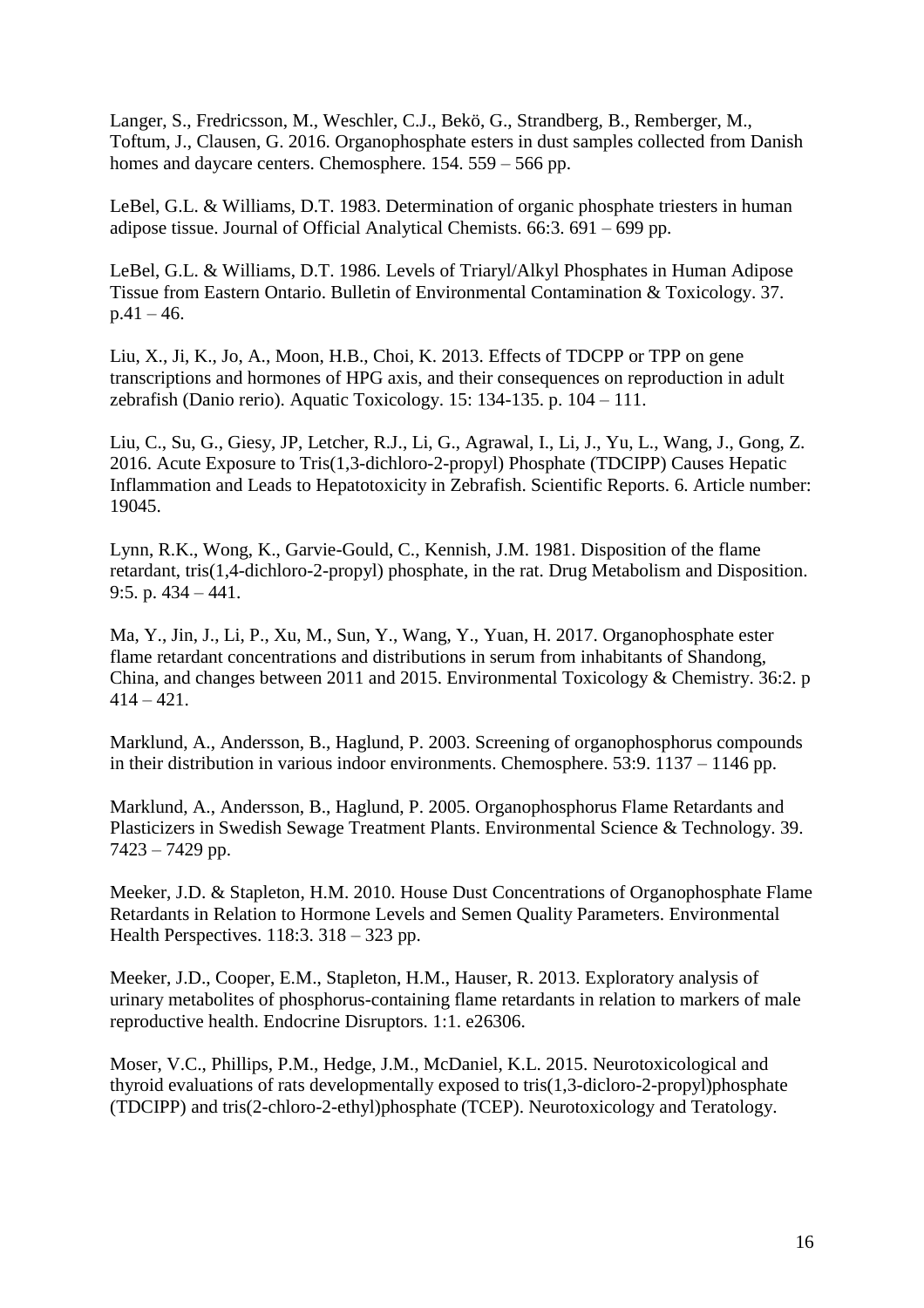National Research Council (US) Subcommittee on Flame-Retardant Chemicals. 2000. Toxicological Risks of Selected Flame-Retardant Chemicals. Washington (DC): National Academies Press (US). 16, Tris (1,3-dichloropropyl-2) Phosphate. Available from: <https://www.ncbi.nlm.nih.gov/books/NBK225641>

Poma, G., Glynn, A., Malarvannan, G., Covaci, A., Darnerud, P.O. 2017. Dietary intake of phosphorus flame retardants (PFRs) using Swedish food market basket estimations. Food and Chemical Toxiology. 100. pp 1-7.

Reemtsma, T., Lingott, J., Roegler, S. 2011. Determination of 14 monoalkyl phosphates, dialkyl phosphates and dialkyl thiophosphates by LC-MS/MS in human urinary samples. Science of the Total Environment. 409:10. 1990 – 1993 pp.

Sasaki, K., Suzuki, T., Takeda, M., Uchiyama, M. 1984. Metabolism of phosphoric acid triesters by rat liver homogenate. Bulletin of Environmental Contamination & Toxicology. 33:3. 281 – 288 pp.

Schindler, B.K., Förster, K., Angerer, J. 2009. Determination of human urinary organophosphate flame retardant metabolites by solid-phase extraction and gas chromatography-tandem mass spectrometry. Journal of Chromatography B. 887:4. 375 – 381 pp.

Stapleton, H.M., Eagle, S., Sjödin, A., Webster, T.F. 2012. Serum PBDEs in a North Carolina toddler cohort: associations with handwipes, house dust, and socioeconomic variables. Environmental Health Perspective. 120. 1049 – 1054 pp

Swedish Chemicals Agency. 2010. Flow Analyses for chemical substances – Organophosphates. Retrieved online 2016-11-18 [http://webapps.kemi.se/flodesanalyser/AmnesInfo.aspx?amne=organiskafosfater]

US EPA. 2015. Flame Retardants Used in Flexible Polyurethane Foam: An Alternatives Assessment Update. U.S. EPA Design for the Environment. 832 p.

Van den Eede, N., Maho, W., Erratico, C., Neels, H., Covaci, A. 2013. First insights in the metabolism of phosphate flame retardants and plasticizers using human liver fractions. Toxicology Letters.  $223:1.9 - 15$  pp.

van der Veen, I. & de Boer, J. 2012. Phosphorus flame retardants: properties, production, environmental occurrence, toxicity and analysis. Chemosphere. 88. 1119 – 1153 pp.

Wang, Q. Lai, N.L., Wang, X., Guo, Y., Lam, P.K., Lam, J.C., Zhou, B. 2015a. Bioconcentration and transfer of the organophosphorous flame retardant 1,3-dichloro-2 propyl phosphate cause thyroid endocrine disruption and developmental neurotoxicity in zebrafish larvae. Environmental Science & Technology. 49:8. 5123 – 5132 pp.

Wang, Q., Lam, J.C., Han, J., Wang, X., Guo, Y., Lam, P.K., Zhou, B. 2015b. Developmental exposure to the organophosphorus flame retardant tris(1,3-dichloro-2-propyl) phosphate: estrogenic activity, endocrine disruption and reproductive effects on zebrafish. Aquatic Toxicology. 160. 163 – 171 pp.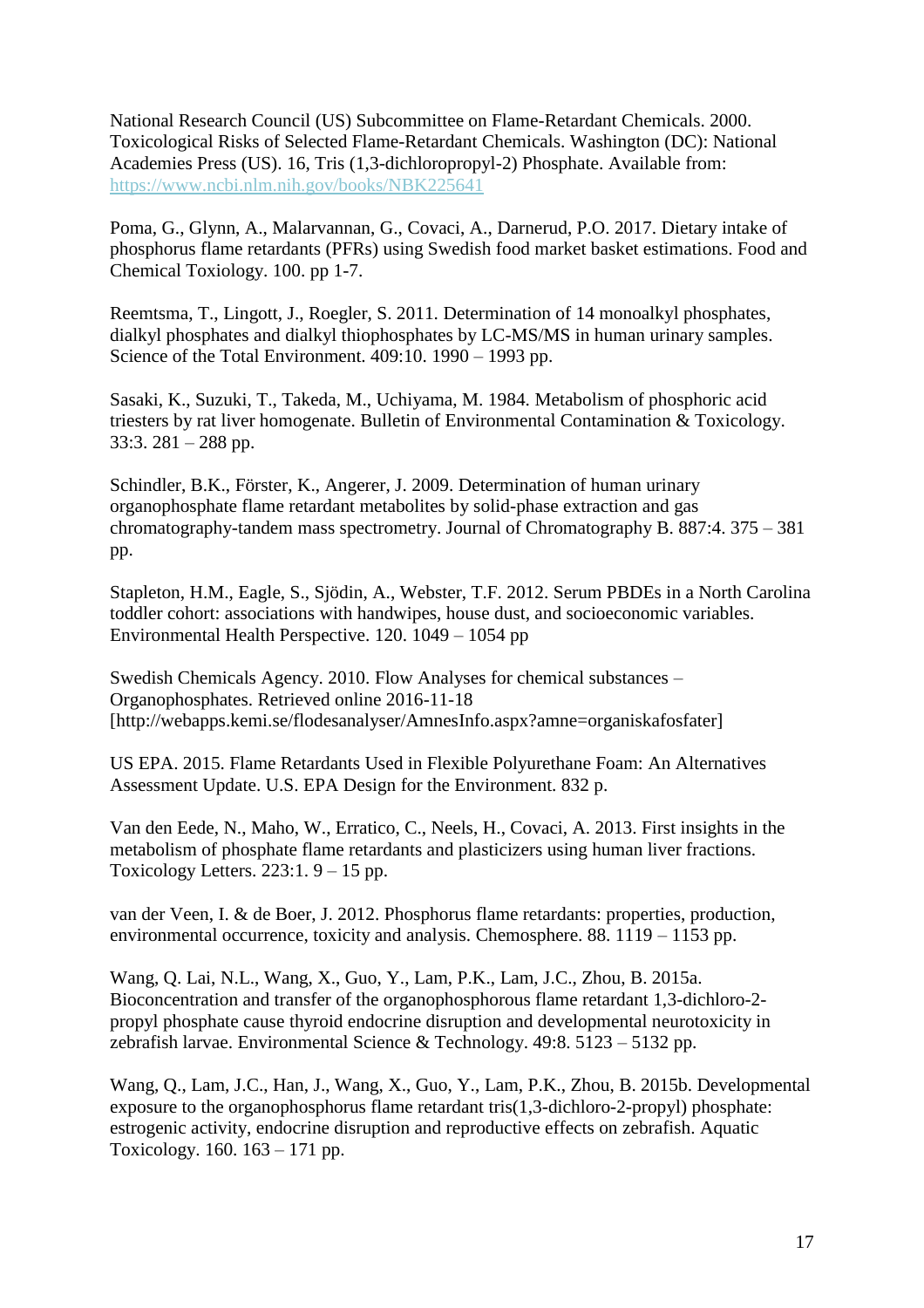WHO. 1998. Flame retardants: tris(chloropropyl) phosphate and tris(2-chloroethyl) phosphate. Environmental Health Criteria. World Health Organization, Geneva. 209 pp.

WHO. 2000. Flame retardants: tris(2-butoxyethyl) phosphate and tris(2-ethylhexyl) phosphate. Environmental Health Criteria. World Health Organization, Geneva. 218 pp.

de Wit, C.A. 2002. An overview of brominated flame retardants in the environment. Chemosphere. 46:5. 583 – 624 pp.

Zhou, L., Hiltscher, M., Gruber, D., Püttman, W. 2016. Organophosphate flame retardants (OPFRs) in indoor and outdoor air in the Rhine/Main area, Germany: comparison of Concentrations and distribution profiles in different microenvironments. Environmental Science and Pollution Research International. Epub. 1 - 14 pp.

Zhu, Y., Ma, X., Su, G., Yu, L., Letcher, R.J., Hou, J., Yu, H., Giesy, J.P., Liu, C. 2016. Environmentally Relevant Concentrations of the Flame Retardant Tris(1,3-dichloro2-propyl) Phosphate Inhibit Growth of Female Zebrafish and Decrease Fecundity. Environmental Science and Technology. 49:24. 14579 – 14587 pp.

Yu, L., Jia, Y., Sun, Y., Letcher, R.J., Giesy, J.P. Yu, H., Han, Z., Liu, C. 2016. Parental transfer of tris(1,3-dichloro-2-propyl) phosphate and transgenerational inhibition of growth of zebrafish exposed to environmentally relevant concentrations. Environmental Pollution. 220.  $196 - 203$  pp.